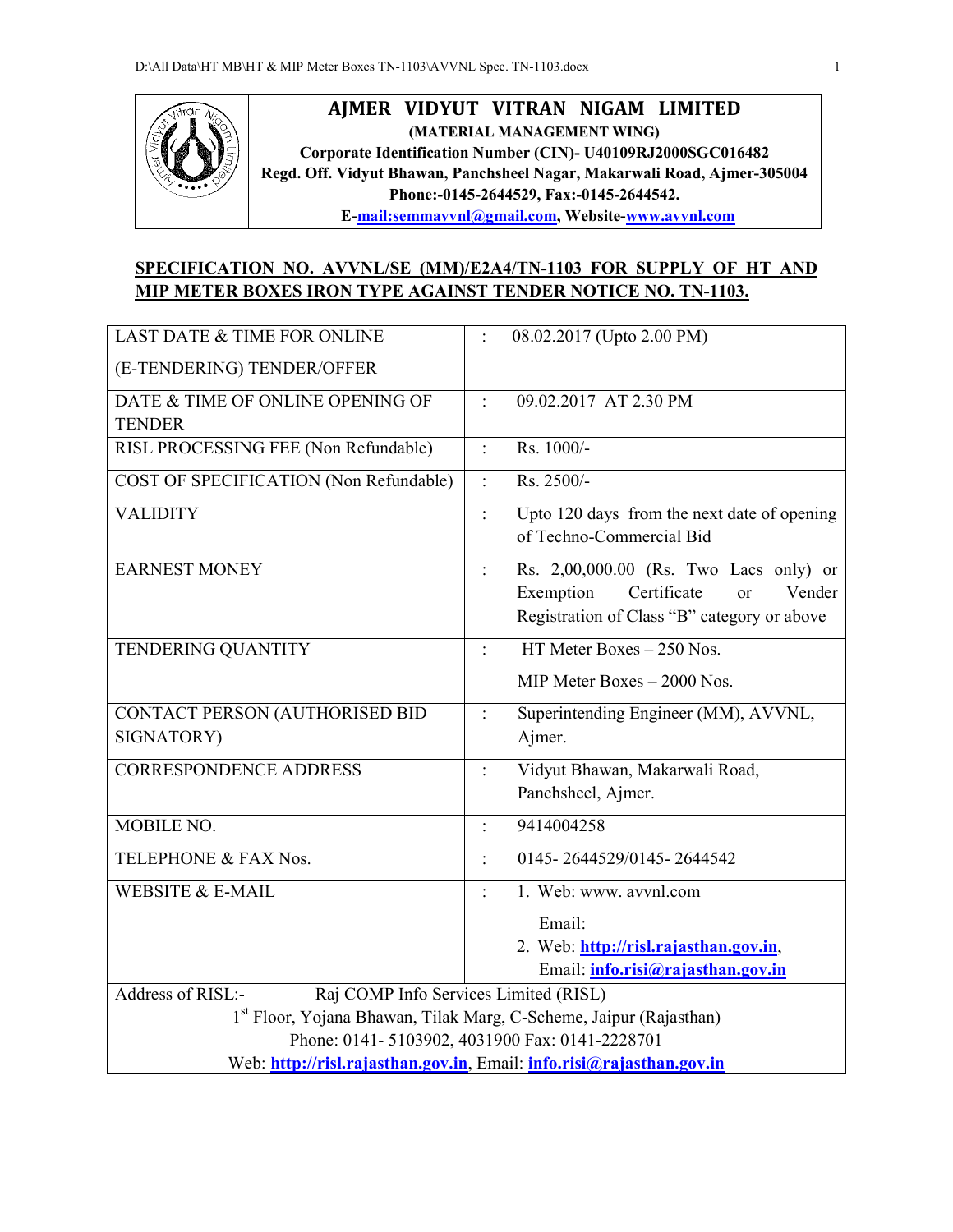# **INDEX**

| S. NO.         |                        | <b>PARTICULARS</b>                               |
|----------------|------------------------|--------------------------------------------------|
| 1              | <b>ANNEXURE-I</b>      | Pre-Qualifying Requirements.                     |
| $\overline{2}$ | <b>ANNEXURE-II</b>     | Performa of Bank Guarantee in lieu of furnishing |
|                |                        | of type test certificate and undertaking.        |
| 3              | <b>SCHEDULE-I</b>      | Instruction to tenderers.                        |
| $\overline{4}$ | <b>SCHEDULE-II</b>     | General Conditions of Contract.                  |
| 5              | <b>SCHEDULE-III</b>    | Prescribed Technical Specification               |
| 6              | <b>SCHEDULE-IV (A)</b> | Schedule of prices                               |
| 7              | <b>SCHEDULE-IV (B)</b> | Schedule of Quantity                             |
| 8              | <b>SCHEDULE-V</b>      | Guaranteed Technical and other Particulars       |
| 9              | <b>SCHEDULE-VI</b> (A) | Technical Deviation from the specification       |
| 10             | <b>SCHEDULE-VI (B)</b> | Commercial Deviation from the specification      |
| 11             | <b>SCHEDULE-VII</b>    | List of past supplies.                           |
| 12             | <b>SCHEDULE-VIII</b>   | Delivery Schedule                                |
| 13             | <b>SCHEDULE-IX</b>     | List of equipment & Technical Hands available    |
|                |                        | with the firm.                                   |
| 14             | <b>SCHEDULE-X</b>      | General Particulars of Tender.                   |

**Note:- The bidder, in their own interest, are requested to read very carefully Section-I (Instruction to bidders), Section-II (General Condition of Contract) & Section-III (Technical Specification) before filling the bid. The Bid documents be downloaded from AVVNL website www.avvnl.com or www.http://eproc.rajasthan.gov.in and upload the tender on website of RISL www.http://eproc.rajasthan.gov.in No hard copy of the bidding documents will be provided to the bidders through this office. In case of any discrepancy found in bidding documents downloaded from the website and appended with the bid (as a**  bid document) and original copy of such document available in the office of **Superintending Engineer (MM), Ajmer Discom, Ajmer then the copy available with Superintending Engineer (MM), Ajmer Discom, Ajmer will be considered as final document for all purpose. The cost of Bid document as published in NIT shall be furnished along with EMD one day prior to opening of bid i.e. and scene copy the be upload on website of RISL downloaded bid document in the manner prescribed in bid document.**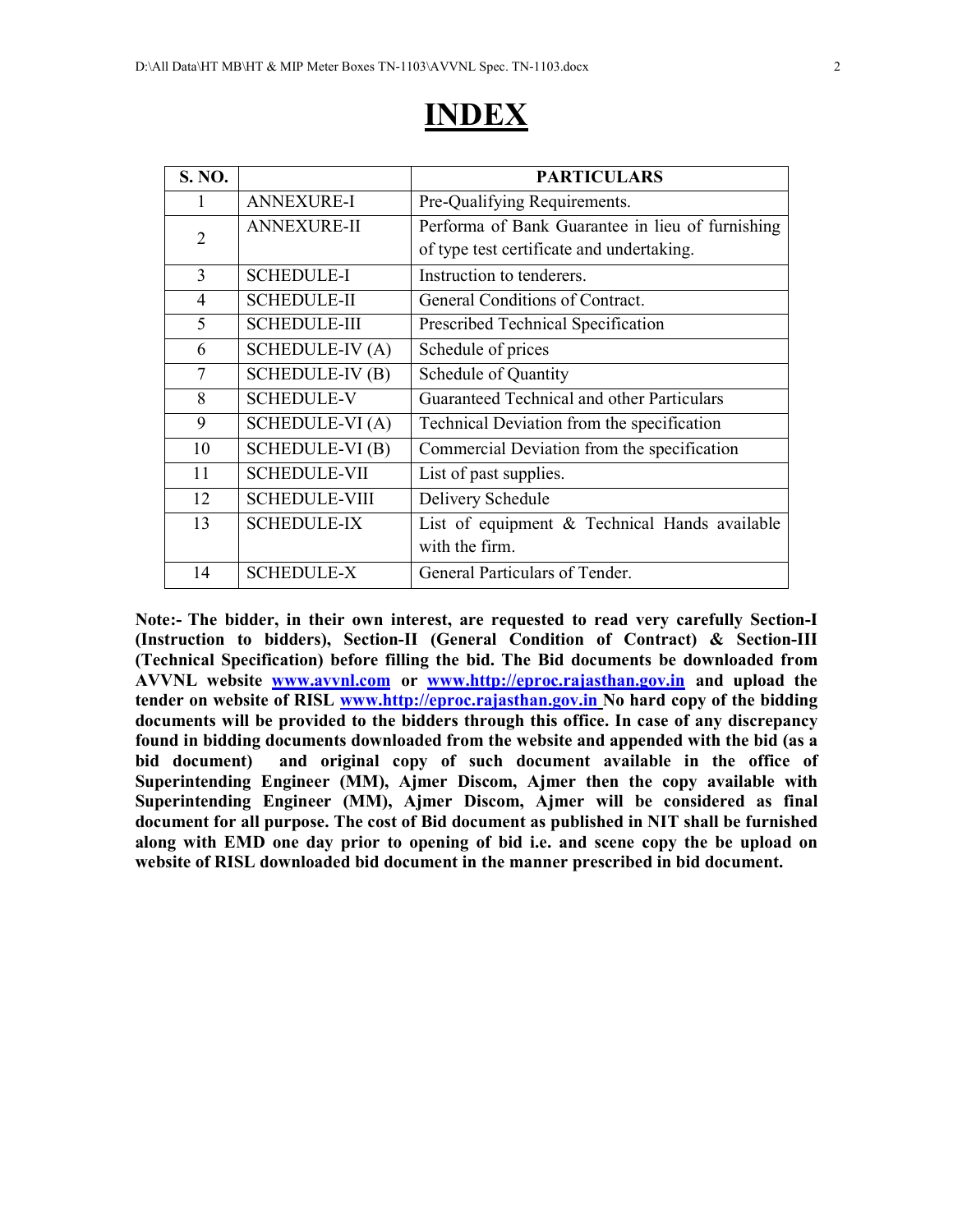#### **SCHEDULE-III**

### **TECHNICAL SPECIFICATION FOR HT & MIP SHEET METAL METER BOXES AGAINST TN-1103.**

#### **1.0 SCOPE :**

 This specification provides for the design, manufacture, and stage inspection and testing before dispatch, supply and delivery of sheet metal meter boxes specified herein for their satisfactory operation. The HT meter box shall be suitable for floor mounting and MIP meter box for wall mounting as per requirement indicated in the drawings. The wall mounting of MIP meter boxes shall be achieved by providing four (4) grouted studs on the walls, two of them will be inside the meter box and two will be outside the meter box as shown in the attached general arrangement drawing. The mounting holes of the boxes must be accessible without removing any non-metallic sheet.

**1.1** It is not the intent to specify completely herein all the details of the design and construction of equipment. However, the equipment shall conform in all respects to high standards of engineering, design and workmanship and shall be capable of performing in continuous commercial operation up to the bidder's guarantee, in a manner acceptable to the purchaser, who will interpret the meanings of drawings and specification and shall have the power to reject any work or material which in his judgment is not in accordance therewith. The offered equipment shall be complete with all components necessary for their effective and trouble free operation. Such components shall be deemed to be within the scope of bidder's supply irrespective of whether those are specifically brought out in this specification and/ or the commercial order or not.

#### **2.0 STANDARDS :**

2.1 The meter boxes shall conform to the following Indian Standards which shall mean latest revisions, amendments/changes adopted and published, unless otherwise specified hereinafter.

| S.No. | <b>Indian Standard</b> | Title                                                     |
|-------|------------------------|-----------------------------------------------------------|
|       | IS:14772-2000          | General requirement for enclosure for accessories         |
|       |                        | for household and similar fixed electrical installations. |
| 2     | IS:1852 - 1985         | Specification for rolling $\&$ cutting                    |
|       |                        | tolerances for hot rolled steel products                  |
| 3.    | IS:2036 - 1974         | Specification for Phenolic laminated                      |
|       |                        | sheets (superseding IS:2038-1962).                        |
| 4.    | IS:4820 - 1968         | Specification for Thin vulcanized fibre                   |
|       |                        | sheets for electrical purposes.                           |
| 5.    | IS:808-1989            | Specification for MS Channel (ISMB)                       |

#### **3. 0 REQUIREMENT**

The requirement of HT and MIP meter boxes shall be as under :

| S. No. | Item          | <b>Quantity</b> |
|--------|---------------|-----------------|
|        | HT meter box  | 250 Nos.        |
|        | MIP meter box | 2000 Nos.       |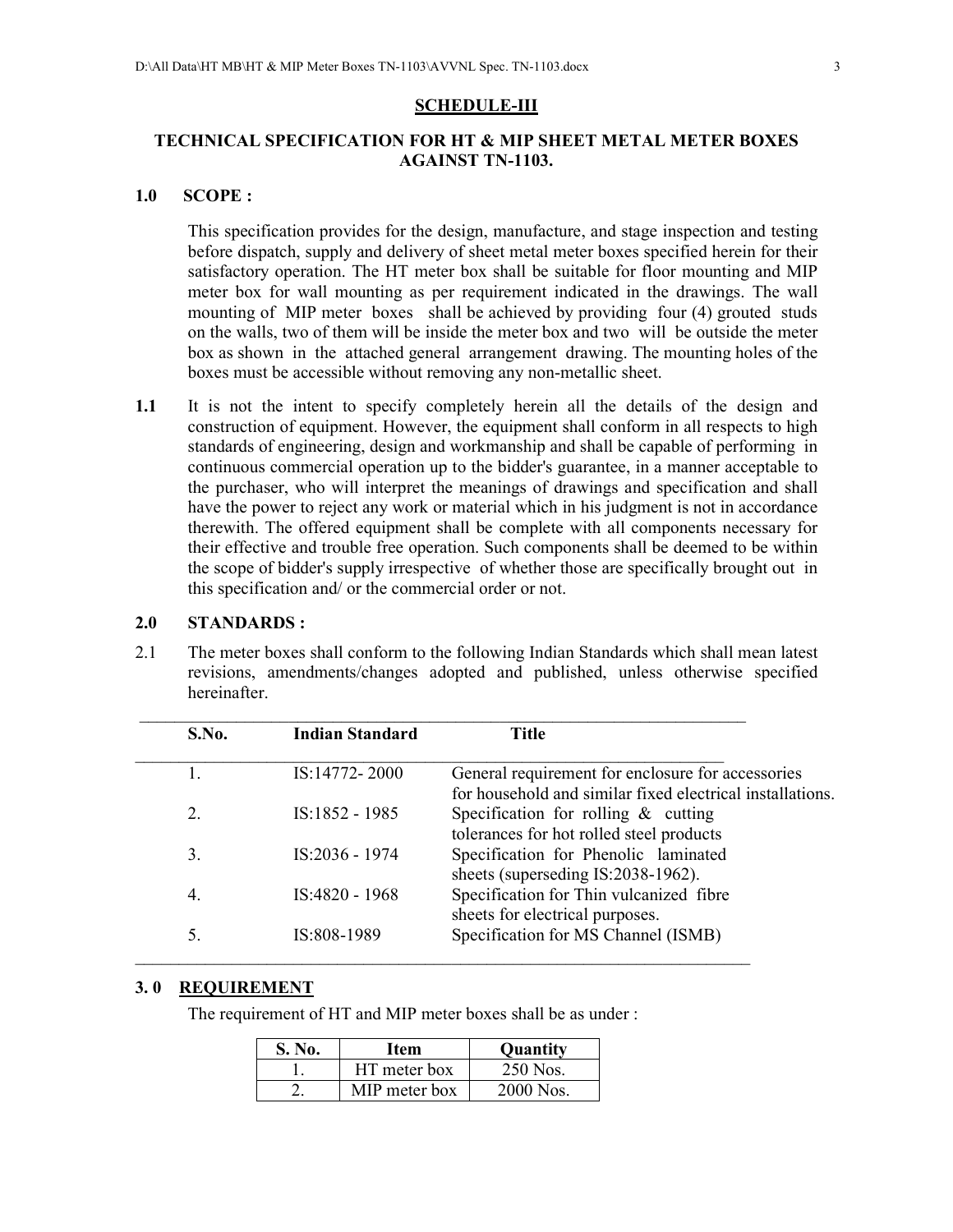The above quantity is tentative which can be increased/ decreased at the time of placement of order.

#### **4.0 GENERAL TECHNICAL REQUIREMENTS:**

### **REQUIREMENT FOR SHEET METAL METER BOXES:**

#### **a) STANDARD:**

 The meter boxes along with the doors shall be fabricated out of MS sheet of fine quality and thickness as per relevant drawings attached and capable of withstanding the mechanical, Electrical and Thermal stresses as well as the effects of humidity which are likely to be encountered in the services and at the same time ensuring the desired degree of safety. The same shall comply in all respect with the requirement of latest IS: 14772(2000) for "Boxes for enclosure of electrical accessories". In case of any discrepancy between write-up and drawings attached, the details given in drawings will prevail. The bill of material as indicated in the drawings shall be covered in the scope of supply.

 All sides of the box will be fabricated out of M.S. sheet of fine quality. The two sides and rear one will be fabricated out of one single sheet. Top and bottom will be in one piece each from one M.S. Sheet, which will be continuously welded from inside to form a complete box. The door will be in two parts for HT meter box and in one part for MIP meter box which shall be fabricated out of M.S. sheet(s). Each door will be fixed with the box with inside hinges in such a way that door hinges cannot be removed from outside. The doors shall be provided with handle. The door shall be provided with a lining of minimum 5mm thick felt in order to make it dust proof.

The door shall ensure reasonable safety against the spread of fire. They should not be ignited by thermic over-load of live parts housed by the box.

#### **b) SEALING ARRANGEMENT :**

 The doors shall also be provided with sealing arrangement from outside by fixing 30x9 mm long, bolts at the top and bottom and the Hexagonal nuts as per arrangement shown in the enclosed drawings. These bolts shall be welded on the collars in such a manner that the fly nuts can be tightened from outside. These bolts should possess hole of 2 mm as in the center of the head from where the sealing wire shall pass and the meter boxes can be sealed properly. The doors will further be provided with a felt lining of 5 mm in order to make it dust proof.

#### **c) EARTHING OF METER BOX:**

 The earthing bolts of size 35x9 mm made of hot dipped G.I. with four plain 1.2 mm thick G I washers, one G I spring washer and two G I nuts on either side of the box shall be provided as shown in the drawing for earthing of meter box. The earthing bolts provided in the meter box on both sides should have arrangement that the bolts cannot be loosened and removed from outside. The bolt should have the cottar pin arrangement.

### **d) INCOMING AND OUTGOING CABLE ARRANGEMENT:**

 Two holes at the bottom just below the cable fixing bracket shall be provided for entry & exit of cable. Holes of 50mm dia shall be provided for fixing cable as shown in the drawing.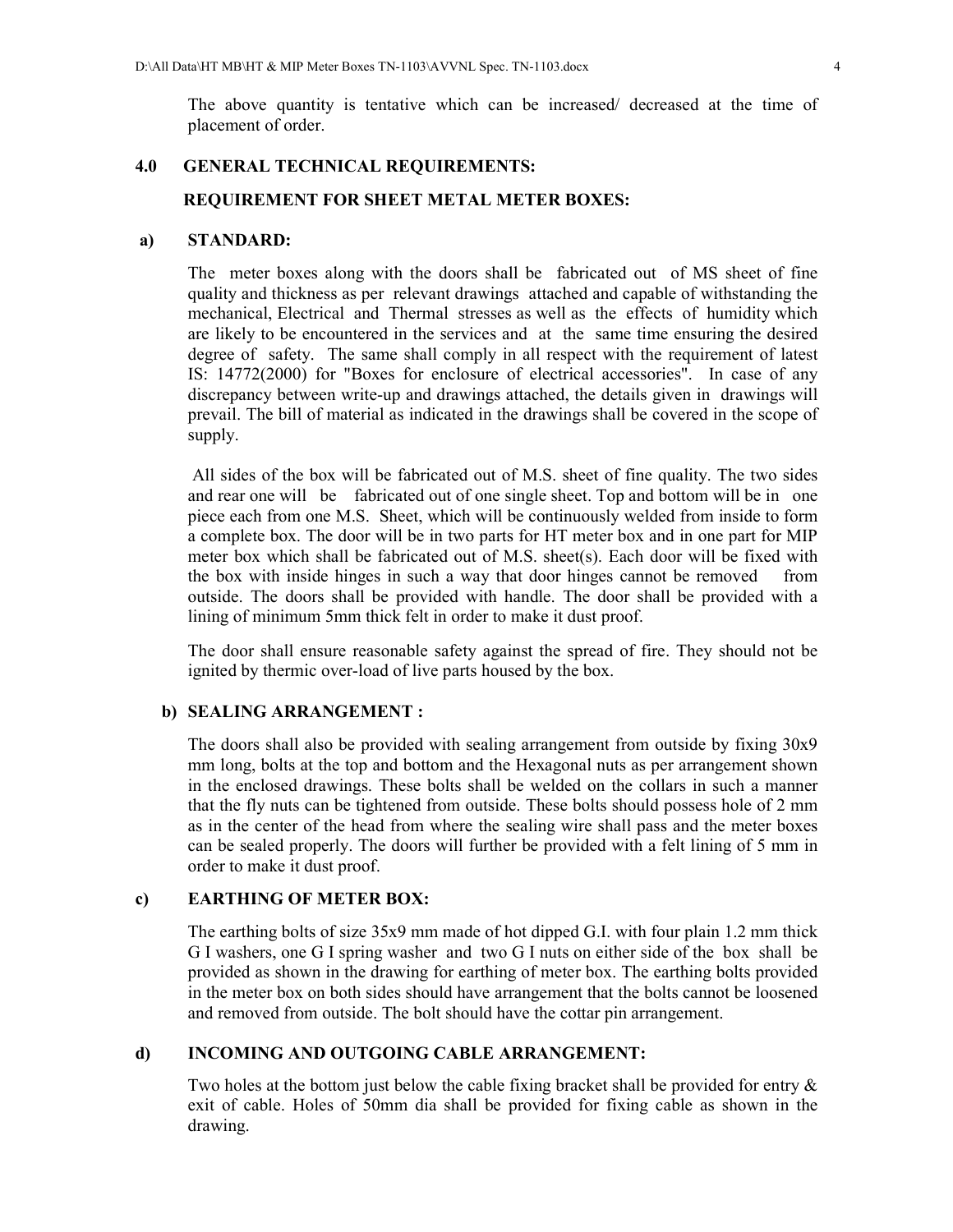#### **e) WINDOW GLASS**

 One unbreakable transparent sheet of toughened/triplex glass of thickness 6 mm for window of required size will be provided on the upper door as per arrangement indicated in the drawing so that the meter inside the box can be read easily. The glass sides shall be lined up with V-shaped rubber gasket of 1mm thickness. This glass shall be fixed inside the box in a projected groove. The glass assembly shall be secured with a zinc passivized rectangular MS frame screwed at four corners.

#### **f) WORKMANSHIP**

 The fabrication of material shall be done in such a way that there is a good finish of fabricated material. The material shall be fabricated accurately to adhere to dimensions as per attached drawings. Holes must be perfectly circular and dimensional tolerance as given below shall be permissible. The box should be fabricated/welded such that the rain water does not enter into it.

#### **g) TOLERANCE:**

The sheet metal boxes shall be subjected to a maximum of plus-minus one percent $(+)$ 1%) tolerance on the overall dimensions and –ive rolling tolerance for sheet metal boxes shall be as per IS:1852/1985 & IS 513-1994 with latest amendment(s).However there shall be no limit for +ive tolerance in thickness. The rolling tolerance for nonmetallicbakelite base sheet shall be as per IS:2036/1995 with latest amendments. The positive tolerance in weight of meter box shall not be more than plus three percent (+3%). There will be no negative tolerance in weight.

#### **h) Painting/Protection against corrosion:**

 The box(es) shall be adequately protected against rust, dust and corrosion both from inside and outside.

 All sheet steel work shall be phosphated in accordance with IS:6005 code of practice for phosphating iron and steel.

Oil, grease, dirt and swarm shall be thoroughly removed by emulsion cleaning.

 Rust and scale shall be removed by pickling with dilute acid followed by washing with running water rinsing with slightly alkaline hot water and drying. After phosphating thorough rinsing shall be carried out with clean water followed by final rinsing with dilute dichromate solution and oven drying.

 After phosphating the cabinet must be painted by electrostatic method only (powder coating) and the minimum coating should be 50 microns. The colour shade shall be 631 of  $IS - 5$ .

#### **i) GUARANTEED TECHNICAL PARTICULARS:**

 The tenderer shall furnish all the necessary information as desired in the schedule of GTPs at Annexure- $(A \& B)$  of this specification. If the tenderer desires to furnish any other information in addition to the details as asked for, the same may be furnished against the last item for each type of box of this schedule.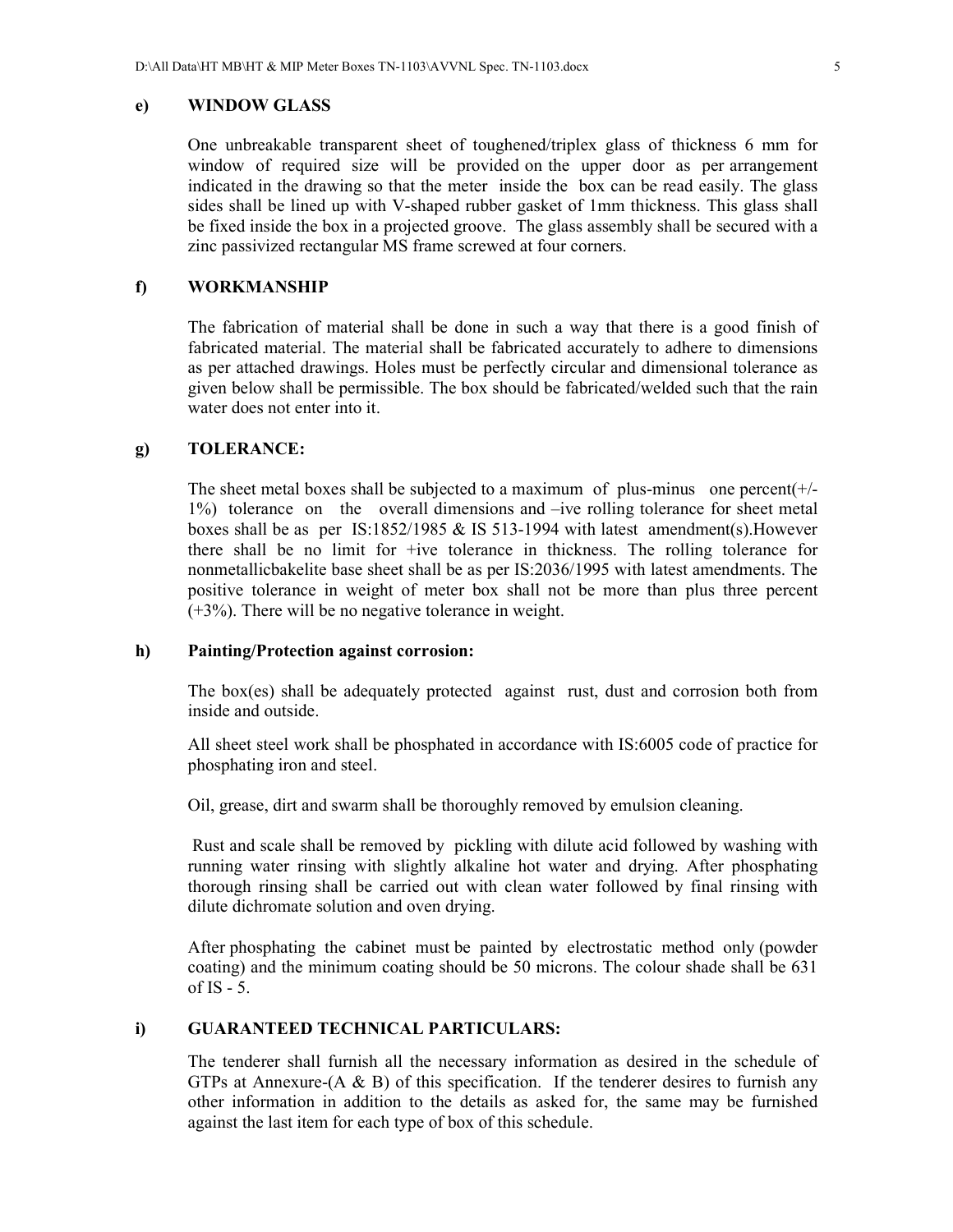#### **j) PROTO TYPE SAMPLE :**

 The successful bidder will offer for inspection a proto type sample of HT and/ or MIP meter boxes before commencement of supplies as per enclosed drawing.

The prototype sample is required to be offered for inspection prepared, cut& made to size except welding. The prototype sample shall be verified by the inspecting officer of the Nigam as per following guidelines:-

Thickness of walls of MS sheet without paint & weld be verified. Thereafter getting the box welded, the weight of the box be taken and recorded. **Weight of proto type sample after approval of design shall be taken with paint/Powder Coating and same shall be verified during inspection.** Four sticker seals & two polycarbonate seals be provided on proto-type meter box keeping the door in open condition.

The inspecting officer will inspect accordingly and if any suggestion or modifications are required same will be reviewed and a final revised drawing will be furnished by the bidder for approval of the purchaser before taking up mass production.

**Firms who have already supplied HT & MIP Meter Box under previous two TNs of any of three Discoms may be exempted from approval of Proto-Type Samples, in case order is placed upon them.** 

#### **k) EMBOSSING:**

 The following information shall be clearly/ indelibly embossed on the meter boxes made of MS sheet.

- i) A.V.V.N.L (on the top of the door.)
- ii) Manufacturer's trade name
- iii) TN- 1103. (at the bottom of the door.)
- iv) Sign of Danger (in upper side of front door)
- v) H.T./M.I.P. Meter box

#### **5.0 PRINCIPAL PARAMETERS:**

#### **5.1 HT METER BOXES:**

#### **a) GENERAL TECHNICAL REQUIREMENT:**

The HT metering cubicle dimensions shall be1500 mm heightx1350 mm width as viewed from front side and 1250mm depth as viewed from lower side and 300 mm depth as viewed from upper side. The box shall be suitable for housing following items:

- i) 11 KV CT/PT Unit.
	- i) Electronic/Static Trivector meter :
	- ii) Testing Terminal block

The cubicle shall be fabricated out of MS sheet of fine quality having thickness 1.6mm. The thickness of the Sheet for cubicle door shall also be 1.6 mm. The cubicle shall be fabricated out of or not more than five pieces of the M.S. Sheet(s).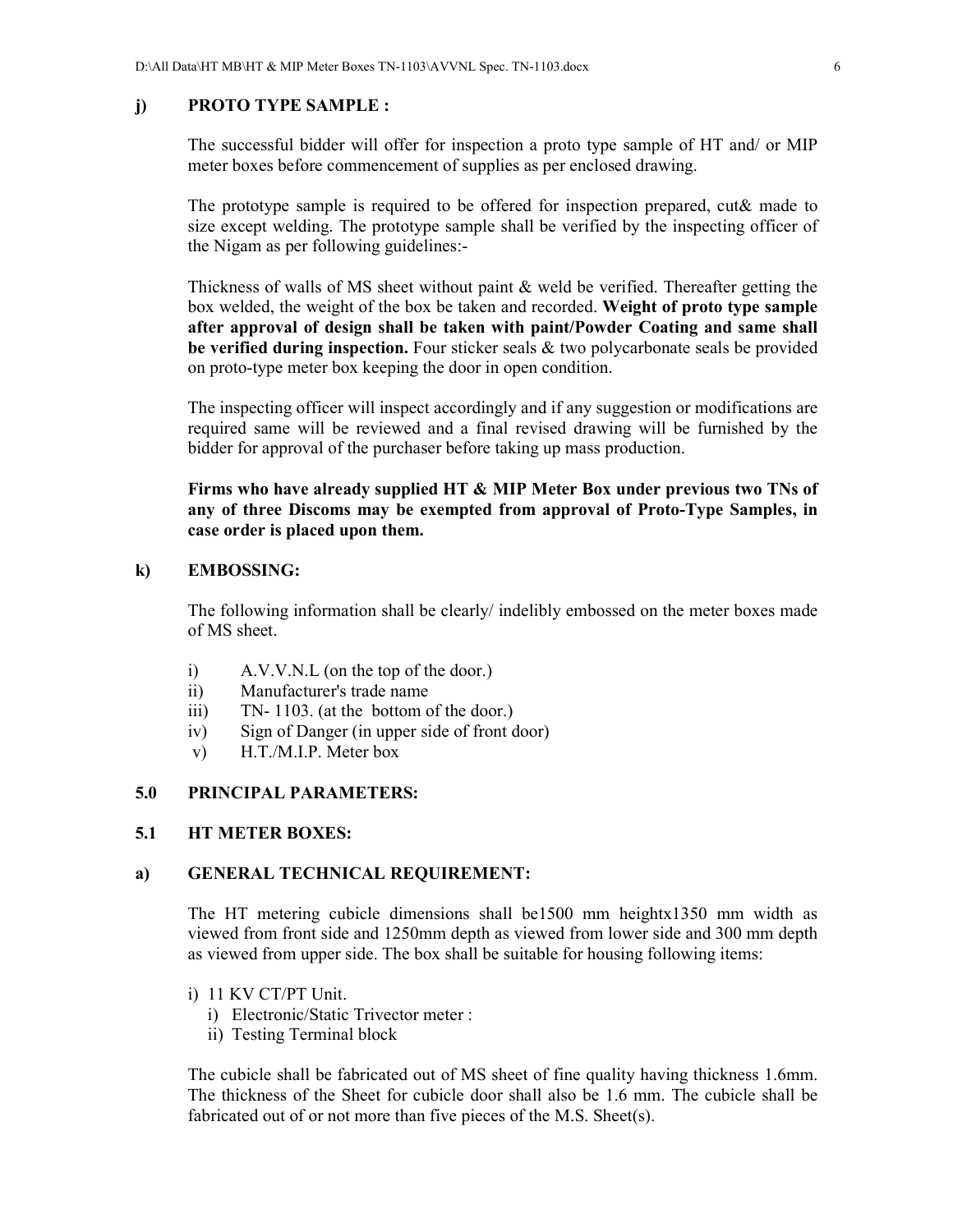ii) Bottom 1250mm x 1350mm x 3 mm - 1 No. i) Rear 1000mm x 1350mm - 1 No. ii) Top 1750mm x 1350mm - 1 No. (without any joint) iii) Side members  $1250$  width -  $2$  Nos. x1000mm height upto 950 mm width and for next 300 mm width height is 1500mm i.e.(1250  $x 1000 + 450 x 500$  in all)

All above pieces should be minimum 1.6mm thick except bottom which is 3mm thick.

There should be no joint in the above pieces. All the members shall be welded with continuous welding from inside to form a complete cubicle, since the thickness of sheet is 1.6mm.Looking to the weight of HT meter box which is about 210 kg. or as per approved prototype sample's weight.MS plate of 5 mm thick with a hole of 50 mm dia shall be at both sides of the HT meter box. The top cover sheet shall be slopping by 10 to 25 mm towards backside of the box. 2 nos. M.S channels of size 75x40 mm with length of 1100 mm (front to rear) shall be provided at the bottom of the box to avoid direct contact of the box with floor which will also provide ease in handling and during fixing on the plinth.

#### **b) DOOR:**

The door shall be in two parts fabricated out of 1.6 mm thick MS Sheet. Each door shall be fixed with the box with three inside hinges. The left hand side door shall be provided with handle and the right hand side door shall be provided with built-in system of one handle to open and close the doors and to engage vertical M.S. Rods for keeping the doors in close position but without lock and key facility. A window as per size indicated in drawing shall be provided on right hand side door of the box.

#### **c) SEALING ARRANGEMENT:**

 One `L' shape 25 mm MS strip of thickness 3 mm on both doors as shown in the drawing shall be welded from inside for sealing purpose.

 The door shall also be provided with sealing arrangements from its outside by fixing studs as per drawing at the top  $\&$  bottom with Hexagonal nuts to tighten  $\&$  to keep the doors in closed position. The size of the cut outs for the windows shall be as shown in drawing.

#### **d) ADDITIONAL DOOR WINDOW:**

- i) One additional door with window as per separate drawing shall be required to be provided with the box such that
	- a) Meter will not be accessible physically without opening the door of the box.
	- b) It will not allow any external object to enter into the box.
	- c) It will have separate sealing arrangement as per drawing.
	- d) the meter shall be readable from outside through a unbreakable transparent sheet of toughened/ triplex glass of thickness 6 mm for window of required size will be provided on the upper door as per arrangement indicated in the drawing so that the meter inside the box can be read easily.
	- e) Opening for push button mode display (as per drawing)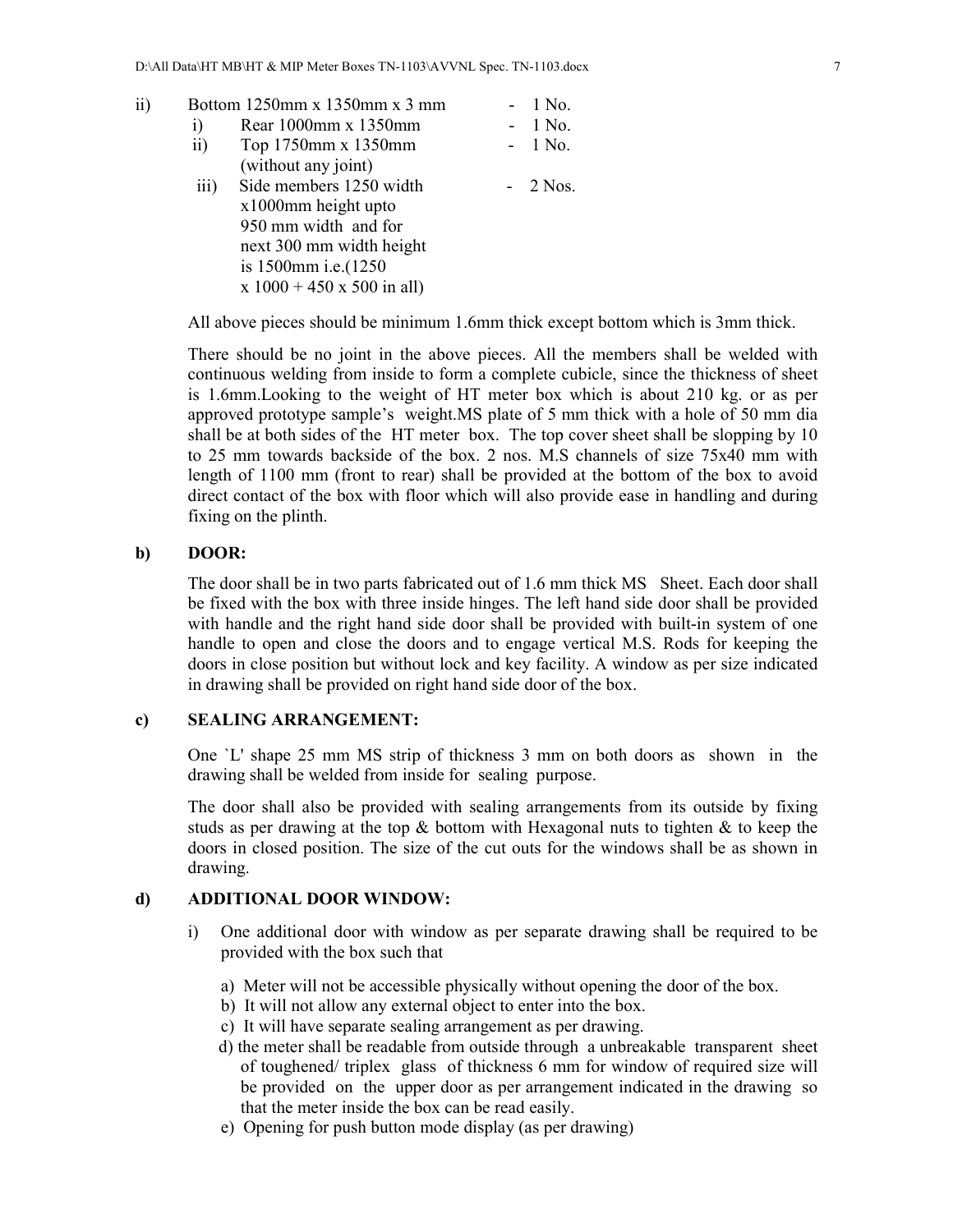The window of this additional door shall be provided with toughened / triplex glass by securing the same with the help of a rectangular M.S. frame which can be tightened through 4 Nos. Nut bolts of appropriate size. The 4 bolts shall be welded inside the door from its head such that the nuts can be tightened to secure the rectangular frame. The glass sides shall be fixed inside the box in a projected groove. This additional door shall also be required to be provided with sealing bolts with holes and hexagonal nuts as shown in drawing

 This door shall be provided with 2 nos. suitable size hinges from inside such that the hinges are not visible from outside. This door shall be provided with U-shaped rubber gasket along the edges of the door.

#### **e) EARTHING OF BOX :**

The earthing bolt on each side of the cubicle shall be provided as shown in the drawing. The earthing bolts provided in the meter box on both side should have arrangement such that the bolts cannot be loosened and removed from outside. The bolts should have the cottar pin arrangement.

#### **f) CABLE ENTRY/EXIT:**

Two holes at the bottom just below the HT cable fixing bracket shall be provided for entry and exit of 11 KV cable. The size of the hole shall be 80mm for HT cable for 25A to 200A rating. The cable entry and exit holes should be fitted with metallic glands for proper closing and sealing after installation of the cable.

 Hole of 60 mm dia on 1350x100mm sheet near the bakelite sheet for fixing TTB for 4 sq mm cable (3nos) from CTPT secondary box.to TTB.

#### **g) TEST TERMINAL BLOCK:**

 The HT metering box shall be provided with three phase four wire Link type meter test terminal block (TTB) of VEECO/CAPITAL make.

#### **NON - METALIC BAKELLITE BASE SHEET:**

One non-metallic Bakelite sheet having size 400x400x4.5mm shall be provided for mounting meter. Another non- metallic Bakelite sheet of size 300mx400mm shall be provided for fixing TTB. The supply shall include such sheets as per relevant ISS. The sliding arrangement of Bakelite for fixing meter shall be continuous key type of size 25x25x3mm.

#### **5.2 MIP METER BOXES:**

#### **TECHNICAL REQUIREMENT**

#### **a) GENERAL:**

 The MIP metering cabinet dimensions shall be 1100x625x375mm as per enclosed drawing and shall be suitable to house the 3 phase static meter in the upper compartment and current transformers (Resin Cast Bar Type) in the lower compartment. Both the compartments will be separated by a portion of 1.6 mm thick MS Sheet. The cabinet shall be suitable for wall mounting.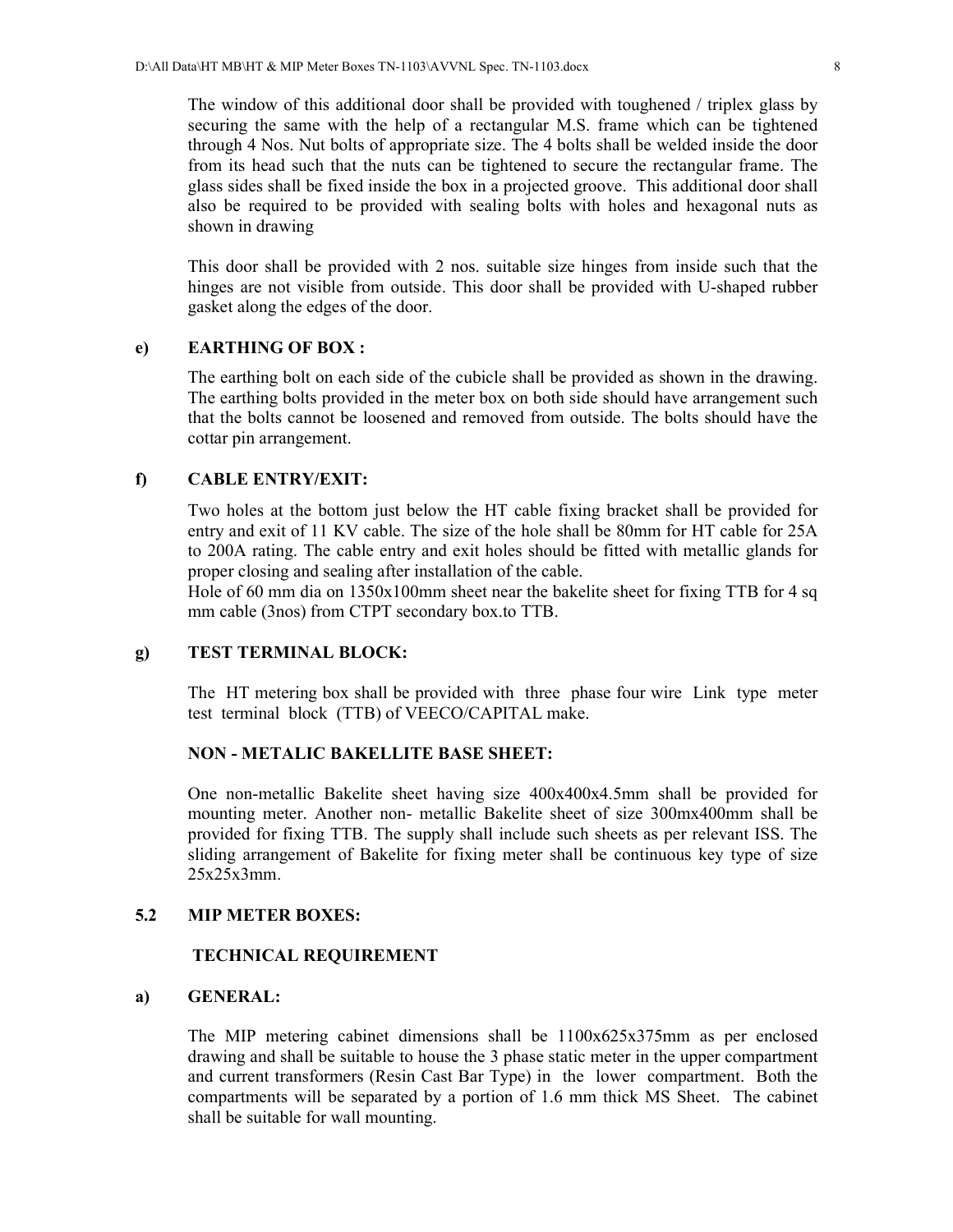The box shall be fabricated out of 1.6mm thick MS sheet of fine quality. The two sides and rear one will be fabricated out of one single sheet of minimum 1.6 mm thick. Top  $\&$ bottom will be in one piece each from 1.6 mm MS sheet which will be welded from inside to form a complete box. The top cover sheet shall be slopping by 15mm to 20 mm towards back side of the box. The approximate weight of the meter box will be more than 46kgs. or as per approved prototype sample's weight.

#### **b) DOOR**

The door will be fabricated in one piece out of 1.6 mm sheet. M S angle of size of 25x25x3mm should be welded on the back of the door at ABCDE as per drawing enclosed at a distance of 20mm from rubber lining. The door shall be fixed with the box with two inside hinges. The door shall be provided with handle. The door shall also be provided with sealing arrangement from outside by fixing stud at the top middle & bottom and hexagonal nuts . These studs should possess hole of 2mm as in center of the head from where the sealing wire shall pass & meter box can be sealed properly. The door will further be provided with a lining of 5mm thick felts in order to make it dust proof. The door shall be provided with window with additional door having size as per relevant drawing will be provided on the door so that the meter inside the box shall be read easily. Four fixing clamps, two at top side and two at bottom of the meter box for fixing the box on wall.

### **c) CABLE ENTRY/ EXIT**

Two holes of 50mm dia shall be provided for fixing cable as per drawing. The cable entry and exit holes should be fitted with metallic glands for proper closing and sealing after installation of the cable.

### **d) ADDITIONAL DOOR WINDOW:**

- i) One additional door with window as per separate drawing shall be required to be provided with the box such that
- a) Meter will not be accessible physically without opening the door of the box.
- b) It will not allow any external thing to enter into the box.
- c) It will have separate sealing arrangement as per drawing.
- d) The meter shall be readable from outside through a unbreakable transparent sheet of toughened/ triplex glass of thickness 6 mm for window of required size provided on the upper door as per arrangement indicated in the drawing so that the meter inside the box can be read easily.
- e) Opening for push button mode (as per drawing)-

The window of this additional door shall be provided with toughened/ triplex glass by securing the same with the help of a rectangular frame which can be tightened through 4 nos. nut bolts of appropriate size. The 4 bolts shall be welded inside the door from its head such that the nuts can be tightened to secure the rectangular frame. This glass shall be fixed inside the box in a projected groove. This additional door shall also be required to be provided with sealing bolts with holes and hexagonal nuts as shown in the drawing. This door shall be provided with 2 nos. suitable size hinges from inside such that the hinges are not visible from outside. This door shall be provided with u-shaped rubber gasket along the edges of the door.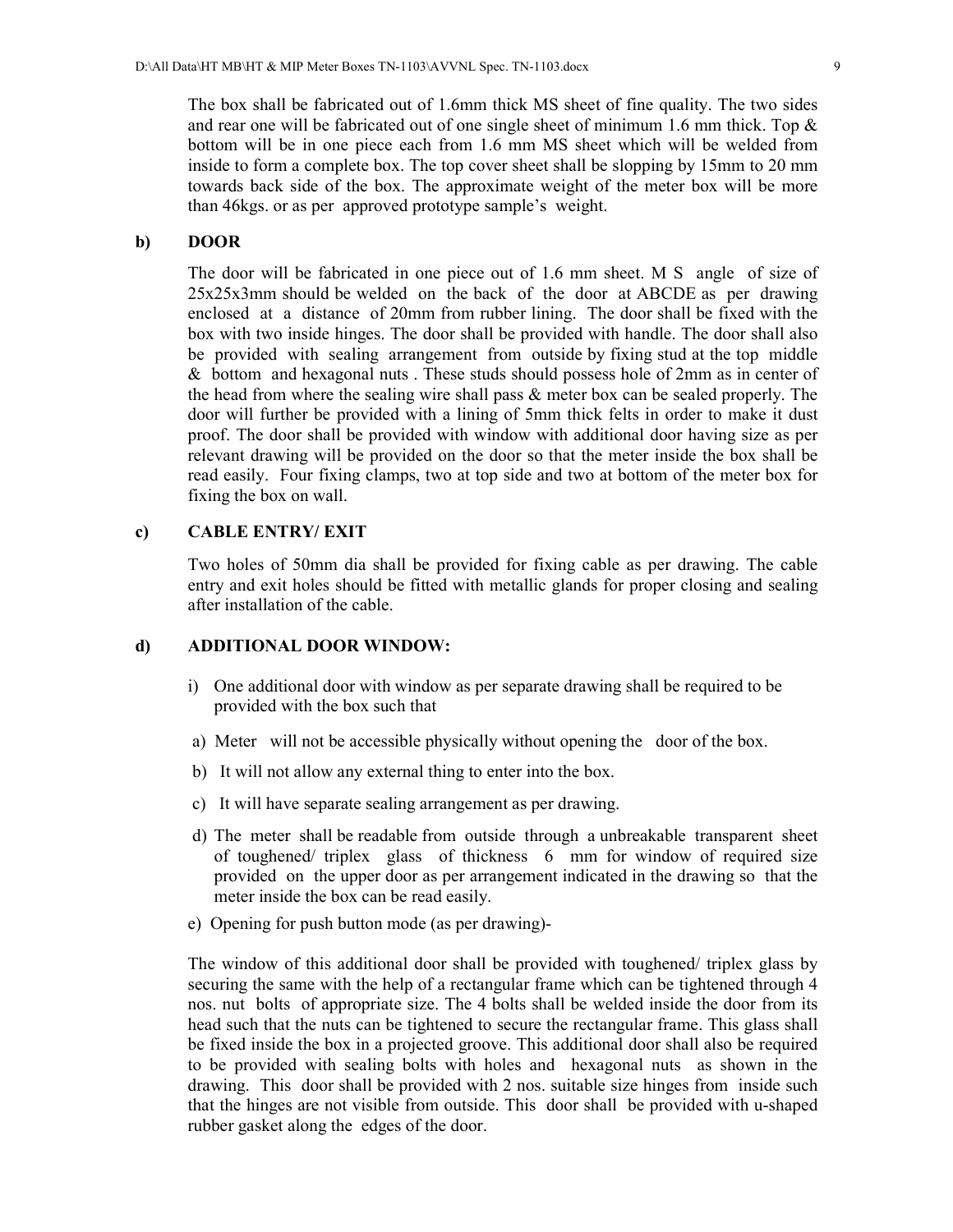#### **e) MOUNTING OF NONMETALLIC BASE SHEET :**

 The box shall be provided with 4 rectangular brackets of size mentioned in the drawing so as to fix bakelite sheet to mount the meter on it at a distance of about 50mm from the rear wall on which the meter & CTs will be fixed. The supply shallinclude bakelite sheet as per ISS.

#### **f) ARRANGEMENT OF CT MOUNTING :**

The primary terminal P1 of CTs shall be mounted on porcelain supports bolted on three Nos. The other side of CT (P2) shall also be mounted on another three Nos. porcelain supports/clits. The position should be adjusted by sliding clits to & fro horizontally as per the requirement of primary terminals of CTs.

### **g) PARTITION PLATE**

There shall be one partition plate at the height of 700mm from the bottom of the box to facilitate 4 Nos. CTs

### **6.0 TESTS :**

#### **6.1 TESTING FACILITIES :**

 The tenderer must indicate clearly about the various testing facilities for routine/acceptance tests as per relevant ISS is respect of Meter Box as are available at their works. In case no testing facilities are available at the tenderer's works particulars of the place where such testing is proposed to be conducted during the course of inspection must be indicated.

#### **6.2 TEST VALUES :**

For all acceptance tests, the acceptance values shall be the values guaranteed by the bidder in the guaranteed technical particulars or the acceptance value specified in this specification or the relevant standard whichever is more stringent.

#### **6.3 ADDITIONAL TESTS :**

 The purchaser reserves the right for carrying out any other tests of a reasonable nature at the works of the supplier/laboratory or at any other recognized laboratory/ research institute in addition to the above mentioned acceptance and routine tests at the cost of the purchaser to satisfy that the material complies with the intent of this specification.

#### **6.4.1 TYPE TESTS :**

Tests carried out to prove conformity with the requirement of the standard. These are intended to prove the general qualities  $\&$  design of a given type of product. This test shall be carried out on two sample of enclosure for accessories of the same type selected preferably at random from a regular production lot. Before commencement of tests, the sample shall be visually examined  $\&$  inspected for obvious visual defects in respect of component, part and their assembly, construction, marking, mechanical hazards, earthing etc. The external surface finish shall be even and free from finishing defects.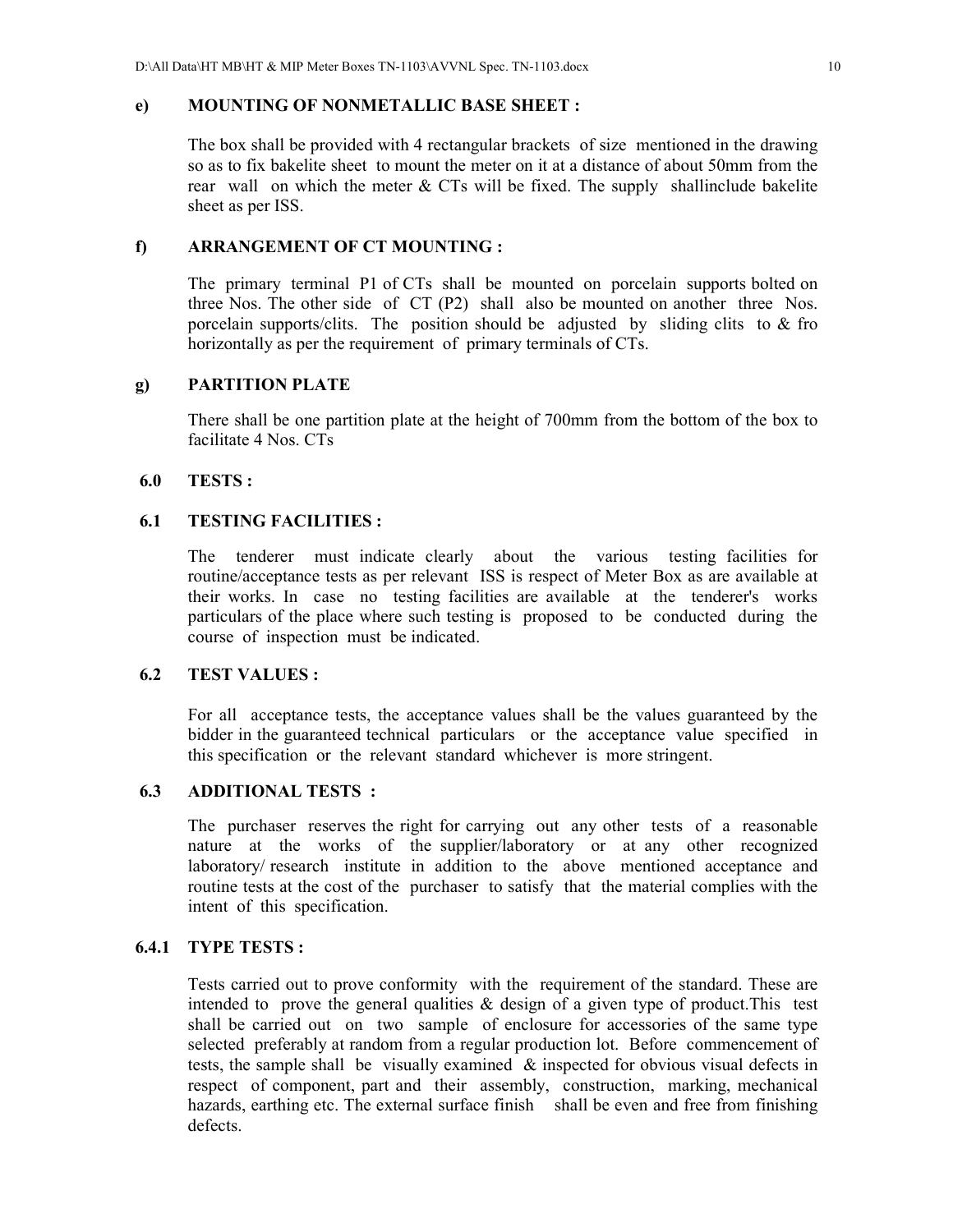The following tests as per IS: 14772/2000 shall constitute the type test:

#### **S. No. Tests**

- 1. Marking
- 2. Dimensions
- 3 . Protection against electric shock
- 4. Provision For earthing
- 5. Construction
- 6. Resisting to aging, to humid condition, ingress of material.
- 7. Mechanical Strength
- 8. Resistance to heat
- 9. Resistance to rusting.

Criteria of acceptance: Both samples shall successfully pass all type tests for providing conformity with the requirements of the standard. If any of the sample fails in any of the type tests, the testing authority, at its discretion, may call for fresh sample not exceeding twice the original number and subject to all tests or to the test(s) in which failure(s) occurred.

### **6.4.2 ACCEPTANCE TESTS :**

The following tests shall constitute the acceptance tests :-

#### **Tests**

- 1. Marking
- 2. Dimensions
- 3. Protection against electric shock
- 4. Provision for earthing
- 5. Construction

The verification of above tests shall be arranged by the supplier in the presence of purchaser's inspecting officer at the time of inspection.

#### **6.4.3 ROUTINE TESTS:**

The tests at s.no.(3) and (4) in the Cl.6.4.2 shall constitute this test as per IS:14772/2000.

#### **7.0 INSPECTION & TESTING :**

The inspection and testing shall be carried out by the purchaser's representative as per provisions of relevant ISS, specification & GTP and shall be governed by clause No.1.27 entitled "inspection and Testing" of Schedule-2" General conditions of Contract" except mentioned hereunder.

 a) The supplier shall arrange fifteen days advance notice toenable the purchaser to depute the inspecting officer for conducting necessary testing at supplier's works. Any delay beyond fifteen days in arranging the inspection shall be to the purchaser's account.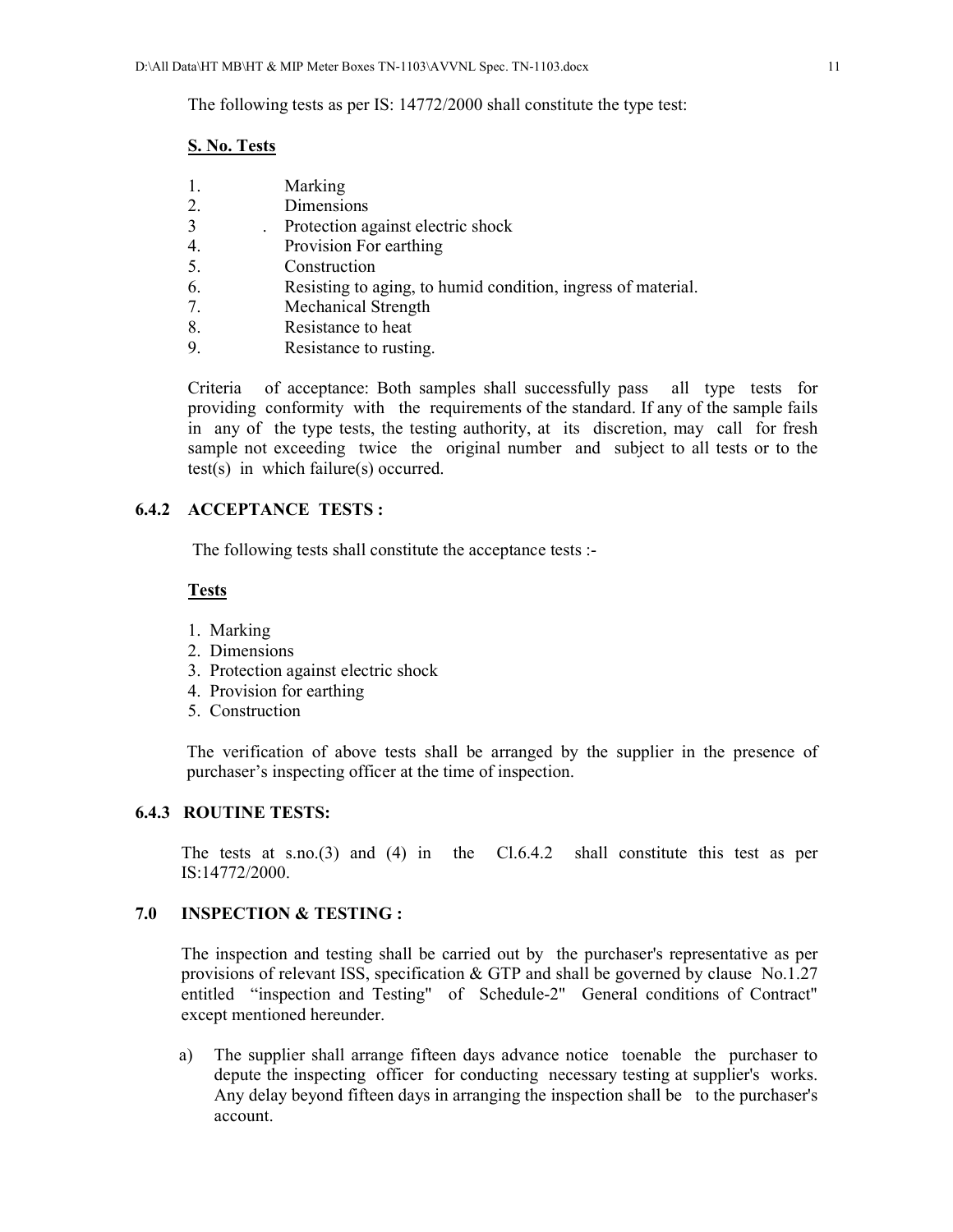- b) In case the manufacturer does not have adequate facilities for getting all the required tests conducted in his laboratory, the purchaser at his option may get these tests conducted in any reputed testing laboratory. All the expenses for such tests to be conducted outside shall be borne by the supplier.
- c) In case material/equipment is not found ready by the representative of the purchaser deputed for inspection to the extent of the quantity indicated in the inspection call with tolerance of (-) 10% or if the inspection is not got carried out by any reasons on account of the supplier the re-inspection charges shall be`7,500.00 for the supplier works located in Rajasthan and ` 15,000.00 for the supplier works located outside Rajasthan will become payable by the supplier on this account to the Sr. Accounts Officer (EA & Cash) AVVNL, Ajmer.
- d) The Acceptance tests shall be carried out as per relevant ISS Latest Amended) , P.O., GTP and the proto type sample approved by this office .For acceptance tests samples from the offered quantity for inspection shall be selected by inspecting officer as per provisions of IS:14772/2000 (Latest amended).
- e) The inspection may be carried out by the purchaser's representative at any stage of manufacture/before dispatch as per relevant standard. Inspection and acceptance of any material under the specification by the purchaser, shall not relieve the bidder of his obligation of furnishing material in accordance with the specification  $\&$  shall not prevent subsequent rejection if the material is found to be defective. The bidder shall keep the purchaser informed in advance, about manufacturing program so that arrangements can be made for inspection.
- f) The purchaser reserves the right to insist for witnessing the acceptance /routine testing of the bought out items. The bidder shall give 15 days advance intimation to enable the purchaser to depute his representative for witnessing the acceptance and routine tests. The inspection charges would be to the purchaser's account.

#### **8.0 DRAWING**

The bidder shall furnish drawings of HT & MIP meter boxes enclosed with the specification duly signed on each along with the tender , failing which the offer is likely to be ignored.

#### **9.0 GUARANTEED TECHNICAL AND OTHER PARTICULARS :**

 The guaranteed technical and other particulars shall be given in the Performa as per ANNEXURE- (A&B). Any deviation from the specifications referred to above shall be supported by adequate justifications.

#### **10.0 STAGE INSPECTION DURING MANUFACTURE :**

 The stage inspection/ testing during manufacture shall mean those tests which are to be carried out during the process of manufacture and end inspection to ensure quality control such that the end product is of the designed quality conforming to the intent of this specification. The inspection may be carried out by the purchaser at any stage of manufacture/before dispatch as per relevant standard.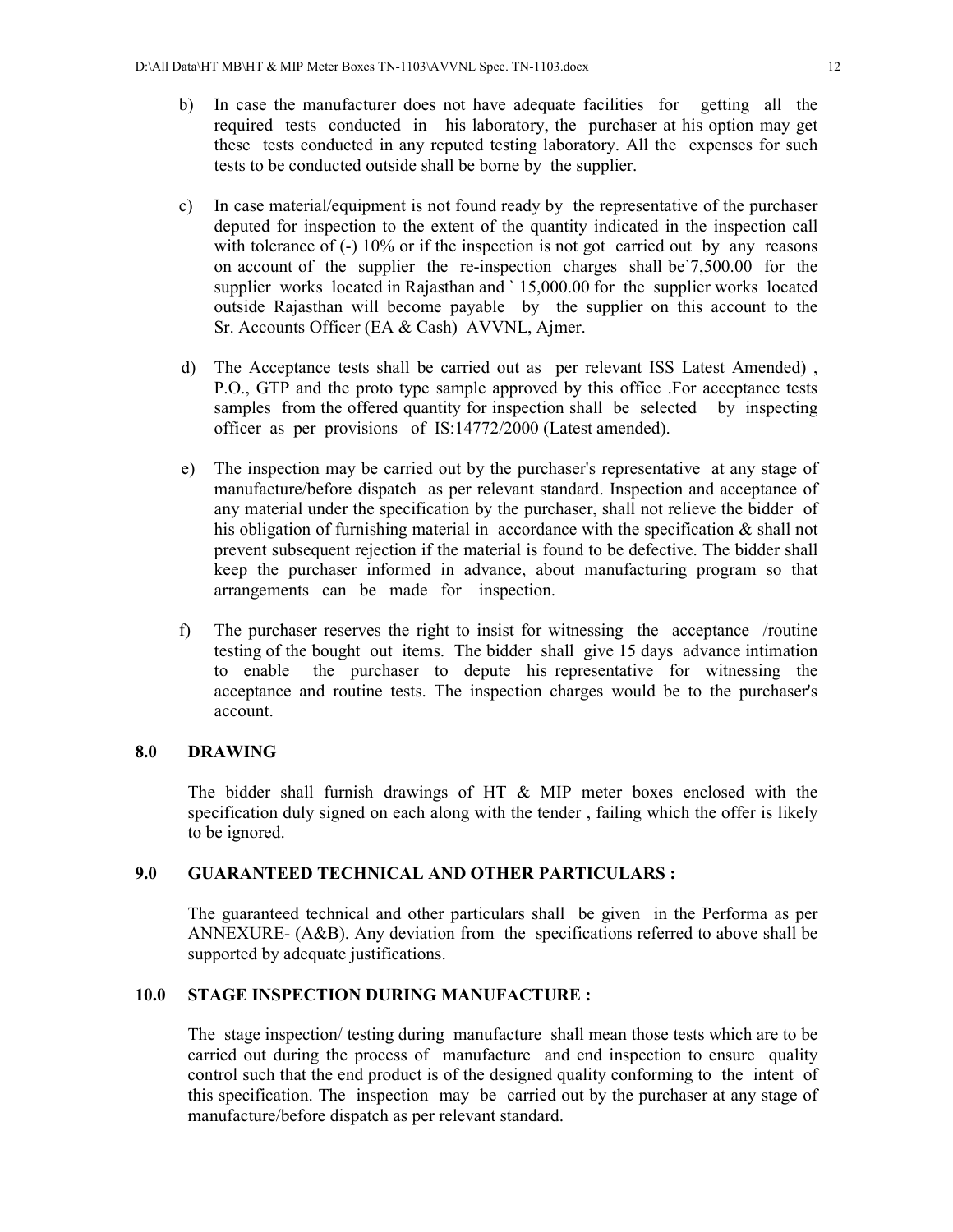### **11.0 QUALITY ASSURANCE PLAN:**

- 11.1 The Bidder hereunder shall invariably furnish following information along with his offer, failing which the offer shall be liable for rejection. Information shall be separately given for individual type of material offered.
- i) Statement giving list of important raw materials, names of sub-suppliers for the raw material, list of standards according to which the raw materials are tested, list of tests normally carried out on raw materials in the presence of Bidder's representative, and copies of test certificates.
- ii) Information and copies of test certificates as in (i) above in respect of bought out items.
- iii) List of manufacturing facilities available.
- iv) Level of automation achieved and list of areas where manual processing exists.
- v) List of areas in manufacturing process, where stage inspections are normally carried out in quality control and details of such tests and inspections.
- vi) Special features provided in the equipments to make it maintenance free.
- vii) List of testing equipment available with the Bidder for final testing of equipment specified and test plant limitation, if any, vis-a-vis the type, special, acceptance and routine tests specified in the relevant standards. These limitations shall be very clearly brought out in schedule of deviations from specified test requirements.
- 11.2 The Supplier shall within 30 days of placement of order submit the following information to the Purchaser.
	- i) List of raw material as well as bought out accessories and the names of sub-suppliers selected from those furnished along with the offer.
	- ii) Type test certificates of the raw material and bought out accessories.
	- iii) Quality Assurance Plan (QAP) with hold points for Purchaser's inspection. The QAP and Purchaser's hold points shall be discussed between the Purchaser and the Supplier before the QAP is finalized.
- 11.3 The Supplier shall submit the routine test certificates of bought out items and raw material at the time of routine testing of the equipments.

### **12.0 TEST REPORTS:**

- i) All records of routine test reports shall be maintained by the Supplier at his works for periodic inspection by the Purchaser.
- ii) All test reports of tests conducted during manufacture shall be maintained by the Supplier. These shall be produced for verification as and when requested for by the Purchaser.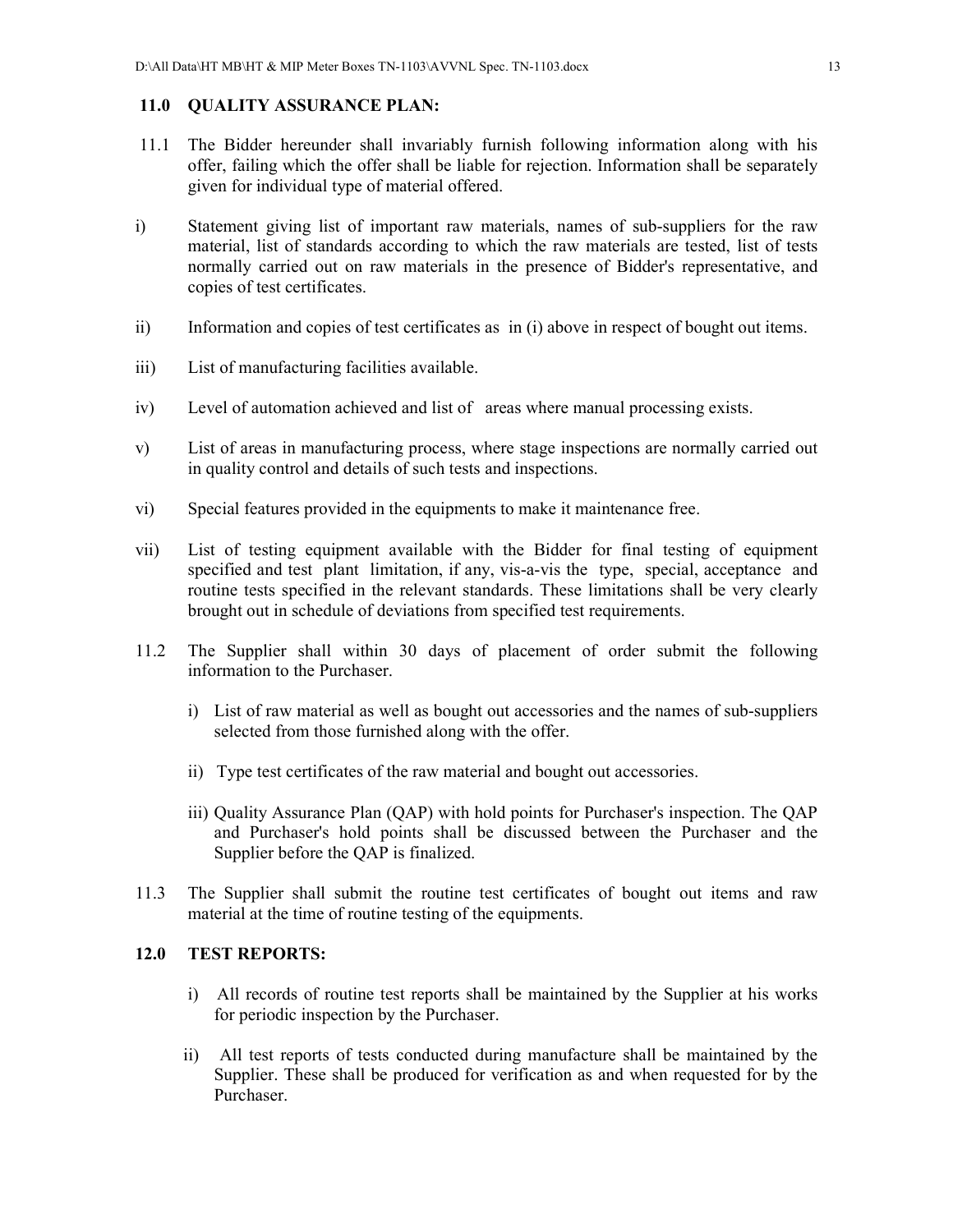#### **13.0 PACKING &FORWARDING:**

The HT and MIP meter boxes shall be suitably packed in order to avoid damage during transit and handling.

#### **14.0 Prices:**

The prices/ rates quoted shall be FIRM & strictly as per Price Schedule-IV enclosed with the tender documents clearly indicating Ex-works, Excise Duty, Central/State Sales tax/ VAT, Freight & Insurance, Entry Tax and other levies/ duties, if any. If no duty/ tax is applicable and/ or same is applicable at concessional rate, the same shall be clearly mentioned.

#### **15.0 DELIVERY SCHEDULE**

The delivery schedule of the material shall be quoted on Monthly basis to be indicated in Schedule-VIII, enclosed with the tender documents. The successful bidder shall furnish proto type sample for approval before commencement of supplies within 30 days from the date of receipt of Purchase Order. The commencement period for supply shall be 30 days from the date of letter conveying approval of sample. The supplies shall be completed latest within 8 months from the date of receipt of Purchase Order. The period of delay due to failure/observations on Proto Type Sample shall be on bidder's part. The time taken in inspection & testing, approval of proto type sample and any other clarification/ amendment/ contractual formalities shall, therefore, be accounted for by the successful bidder while completion of supplies within 8 months from the date of Purchase Order.

#### **DRAWINGS:**

#### **1. MIP METER BOX**

 **\_\_\_\_\_\_\_\_\_\_\_\_\_\_\_\_\_** 

| ANNEXURE-I         | DRAWING of front elevation with front door closed  |
|--------------------|----------------------------------------------------|
| ANNEXURE-II        | DRAWING of front elevation with front door removed |
| ANNEXURE-III       | DRAWING of Panel's side view                       |
| <b>ANNEXURE-IV</b> | DRAWING of Panel's plan                            |
| <b>ANNEXURE-V</b>  | DRAWING of Panel's window door, bus bar cleat      |
|                    |                                                    |

#### **2. HT METER BOX**

 **\_\_\_\_\_\_\_\_\_\_\_\_\_\_\_\_** 

 ANNEXURE-VIDRAWING of Complete HT meter box ANNEXURE-VIIDRAWING of Panel's window door, bus bar cleat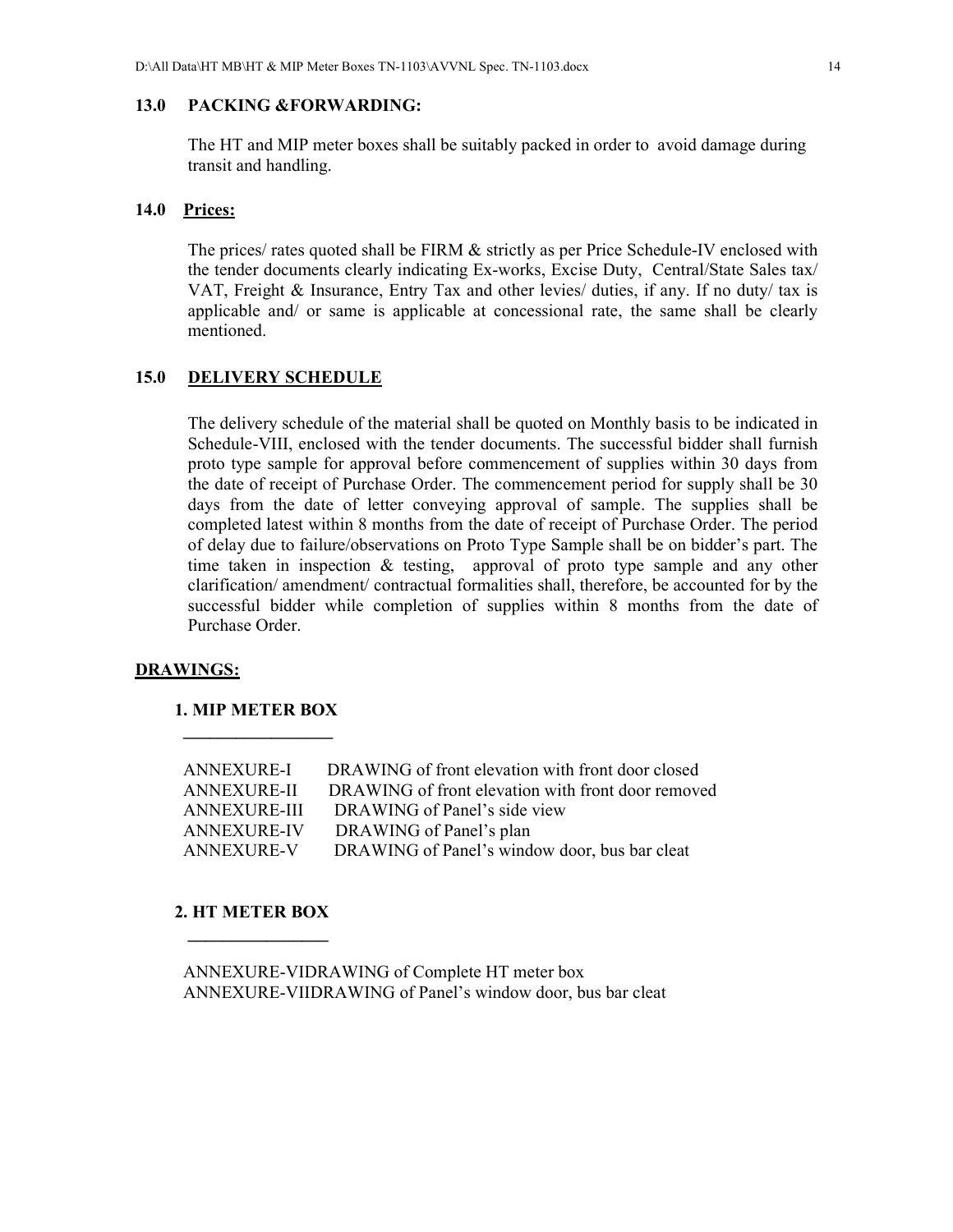#### **ANNEXURE-I**

#### **PRE-QUALIFYING REQUIREMENT**

The bidder should fulfill following qualifying requirements for successful participation in the tender along with relevant documentary evidence supporting each qualifying requirement without which the offer shall be considered non-responsive & rejected.

#### 1.0 **STATUS OF BIDDER:-**

- a) The bidder should be a Manufacturer of offered items. The offers from sole selling agent/ authorized dealers shall not be entertained.
- b) Old/ New suppliers:- Any bidder located within or outside the state of Rajasthan has participated for the first time in a particular Discom & meeting minimum qualification requirement and has supplied the tendered material/or of higher rating in other utility shall be treated as an old supplier. Rajasthan's firms although supplied in past but not meeting minimum quantity supplied criterion including altogether new units which have not supplied any quantity but having adequate & required manufacturing and testing facility and technical know-how of the tendered material shall be considered as new firms and would be eligible for trial order only. In case of supply made to the licensed power utility outside India, the C.A. certificate furnished by firm shall be considered.

### 2.0 **PAST SUPPLY & PERFORMANCE CRITERIA:-**

The bidder shall meet both past supply and performance criteria as detailed below for opening of tenders:-

#### 2.01 **PAST SUPPLY:-**

- 2.01.1 The bidder is required to quote for minimum 10% of tendered quantity failing which their offer may be considered Non-Responsive.
- 2.01.2 The bidder should have designed, manufactured/fabricated, tested and supplied to utility/Discoms/ Govt. Departments at least 2 X QQ (QQ being the quoted quantity) of similar item/higher rating of tendered material/equipment in last 3 financial years from the date of opening of technical-commercial bid.
- **Note:** Requirement of quantity manufactured, minimum quantity to be offered and amount of Bank Guarantee to be furnished in absence of test certificate shall be reduced to 25% for Rajasthan based units.
- 2.01.3 In support of fulfillment of the past supply criteria, the bidder shall furnish documentary evidence in the form of certificate from Chartered Accountant in the enclosed prescribed Performa only. This prescribed Performa should be furnished either in original or copy duly attested by Notary. The bidder shall also sign and affix seal on the C.A. Certificate. The certificate should have membership number with the name  $\&$  address of the chartered accountant. Certificate should clearly indicate the quantity supplied, period of supply, voltage Class, Rating of the Transformer etc. in the format prescribed, any deviation to format or information diverted format, will not be considered and rejected.
- **Note:-** The material supplied and accepted for same/higher rating for Turnkey projects to a licensed power utility/Govt. shall be considered for the purpose of evaluating criteria. The certificate given by C.A. shall indicate above quantity separately.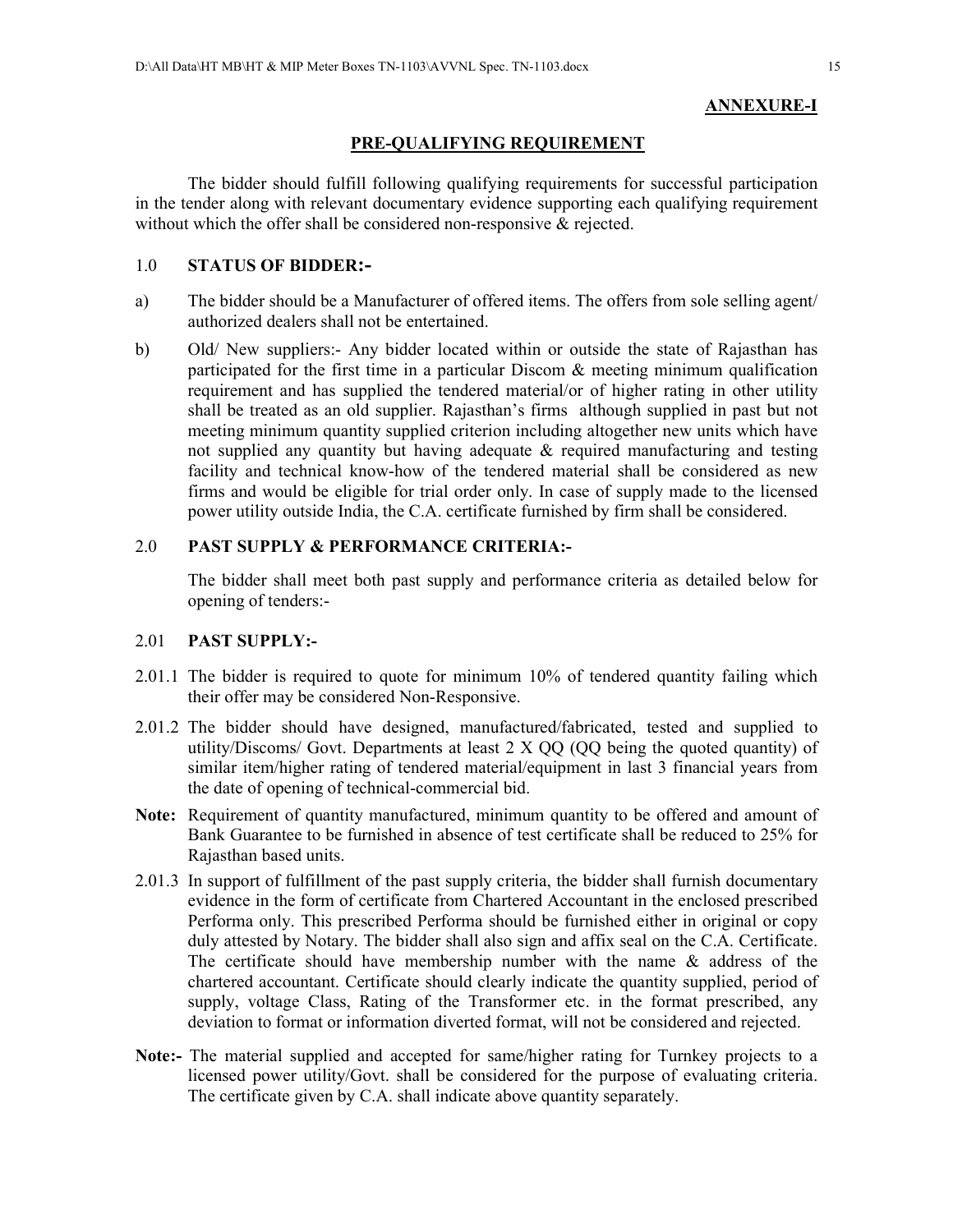### 2.02 **PERFORMANCE CRITERIA:-**

- **2.02**.1 i) If a bidder has supplied up to 50% of ordered quantity in previous tender up to date of opening of subsequent tender and scheduled delivery period expired, the bid of such bidder will not be opened in the Discom for that item.
	- ii) However, if the supplies have been completed for a quantity more than 50% but not completed up to date of opening of subsequent tender and scheduled delivery period expired, the quantity equal to the quantity pending in previous tender for that item shall be reduced from the subsequent tender quantity to be allocated to the bidder.

#### 2.0 **POOR RECORD OF PERFORMANCE AND DELIVERY:**

The bidder who have been black listed in any of the state Discom or with whom business relations have been severed in Jaipur Discom shall not be considered. Severment of business relations will be done in case of following circumstances for the period and with the recovery mentioned against each:

| i) When vendor does not accept       | Forfeiture of EMD/cancellation of vendor registration   |
|--------------------------------------|---------------------------------------------------------|
| order awarded on its accepted price  | to recover amount of EMD along with severment of        |
| and terms and conditions or does not | business relations for three years from the date of     |
| comply with contractual formalities. | issue of order.                                         |
| ii) When vendor complies with        | Levy of maximum recovery on account of delay in         |
| contractual formalities but does not | delivery along with severment of relations for a        |
| commence supplies.                   | period of 2 years from the date of issue of order or in |
|                                      | next two bids whichever is later along with forfeiture  |
|                                      | of EMD / cancellation of vendor registration.           |

#### **3.0 (A) Black listing of a firm:**

After having given Show Cause Notice of 30 days, and having established & cogent reasons for blacklisting of the firm as given below, the firm should immediately be blacklisted for a period of 5 years indicating reasons of doing so, in the letter itself, and a copy of such blacklisting should be given to the firm, with the approval of CLPC:-

(i) There are sufficient and strong reasons to believe that the supplier or his employee has been guilty of malpractices such as manhandling/misbehavior with Government official by supplier or his partner/employee, bribery, corruption or abatement of such a offence in a position where he could corrupt Nigam's official, fraud, vitiating fair tender process including substitution of or interpolation in tender, mis-representation, pilfer-aging or unauthorized use or disposal of Nigam's material issued for specific work etc.

(ii) Where a supplier or his partner or his representative has been convicted by a court of Law for offences involving moral turpitude in relation to the business dealing or where security considerations including suspected disloyalty to the Nigam/state so warrant the blacklisting.

(iii) If the State Bureau of Investigation or any other authorized investigating agency recommends for blacklisting after completing the investigation.

Note: - 1 If a supplier after having tendered for a supply or after negotiations gives application voluntarily vitiating the fair tendering process; it shall also tantamount to malpractice.

Note:-2 A register containing the reasons for blacklisting the supplier as also the names of all the partner of the suppliers and the allied concerns coming within the effective influence of the blacklisted supplier will be maintained.

Note: - 3 A register of black listed supplier will be maintained which will not only include suppliers enlisted with the Enlisting Authority but also black listed suppliers in Nigam.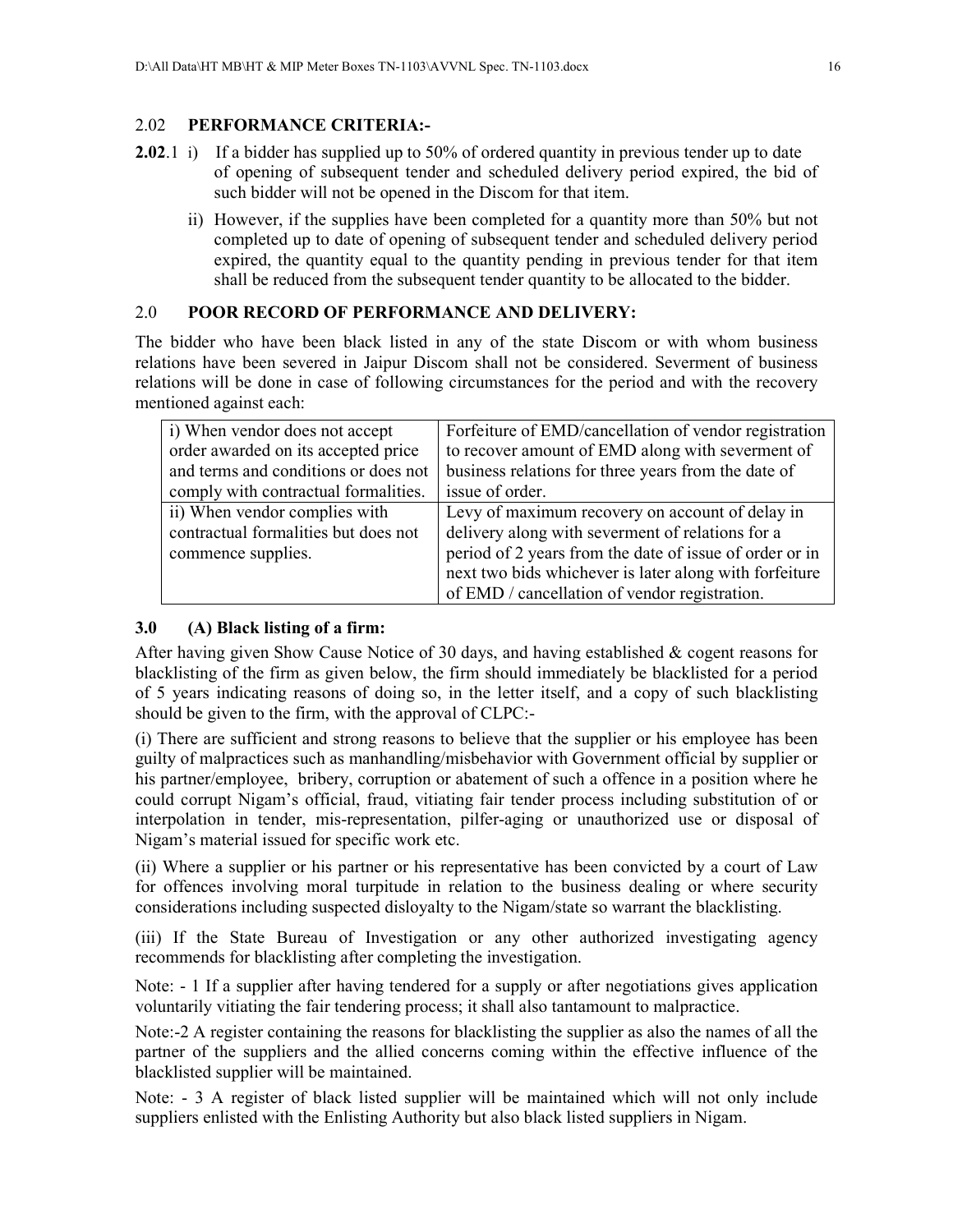Note :-4 A Black listed supplier (i) shall not be entitled for registration in any of the Discom (ii) shall not be awarded any supply order in future in any Discom during the notified period.(iii) his registration if any shall stand cancelled immediately and his registration security /EMD/S.D. shall stand forfeited. (iv) In case of blacklisting of the firm by any one of Discom for the cogent prescribed reason(s) as stipulated above, the same shall be applicable to all the three Discoms and as a consequence of blacklisting, all the pending orders to that firm, will be cancelled in all three (3) Discoms with immediate effect. However in respect of completed/executed contract G.P. obligations as well as other liabilities shall be fulfilled by the supplier.

### **(B) Severment of Business relation:**

(a) After having given Show Cause Notice of 30 days, and having established  $\&$  cogent reasons for Severment of business relation as given below, the firm should immediately be severed the business relations for a period of 2 to 3 years indicating reasons of doing so, in the letter itself, and a copy of such severment should be given to the firm, with the approval of CLPC:-

(i) The supplier continuously refuses to pay Nigam dues without showing adequate reasons and where the purchasing authority is satisfied that no reasonable dispute attracting reference to Settlement Committee or Court of Law exists for the supplier's action of non-supply.

(ii) When vendor does not accept LOI/detailed purchase order awarded on its accepted prices and terms & conditions or does not comply with the contractual formalities.

(iii) When vendor/supplier who otherwise completed contractual formalities but does not commence supplies on the date of opening of technical bid of the fresh tender/completion of schedule delivery period whichever is later.

- **Note-**1- In case supplier does not deposit outstanding dues towards Nigam, even after completion of severment period, the period of severment will continue.
	- 2. Severment done purely/ mainly on account of non-deposition of dues against the supplier/vendor/contractor could be lifted by CLPC, if the dues are deposited prior to the expiry of such severment period.
	- 3. Severment done by one Discom for non-supply of material and /or corresponding nonrecovery of dues will not be effective in other Discoms except in respect of common purchase cases of three Discom.
	- 4. On severment of business, the EMD/SD/vendor registration security will be forfeited.
	- 5. The orders in execution satisfactorily will not be cancelled other than the order on which severment have been done.

#### **(C) DEBARMENT**

Reasons on which Debarment can be made:-

(i) The competent authority may debar the supplier on account of his performance or other disabilities, if it is no longer considered fit to remain under vendor registration as per his obligation under vendor registration.

(ii) If at any subsequent stage of inspection of firms after award of contract, it is found that firm does not have sufficient tech. staff or required/necessary technical equipments, the purchasing authority can debar the firm for one year or next tenders whichever is later. The debarment will be lifted only on re-inspection of firm's works; the defects noticed earlier are fully rectified to the satisfaction of Nigam**.**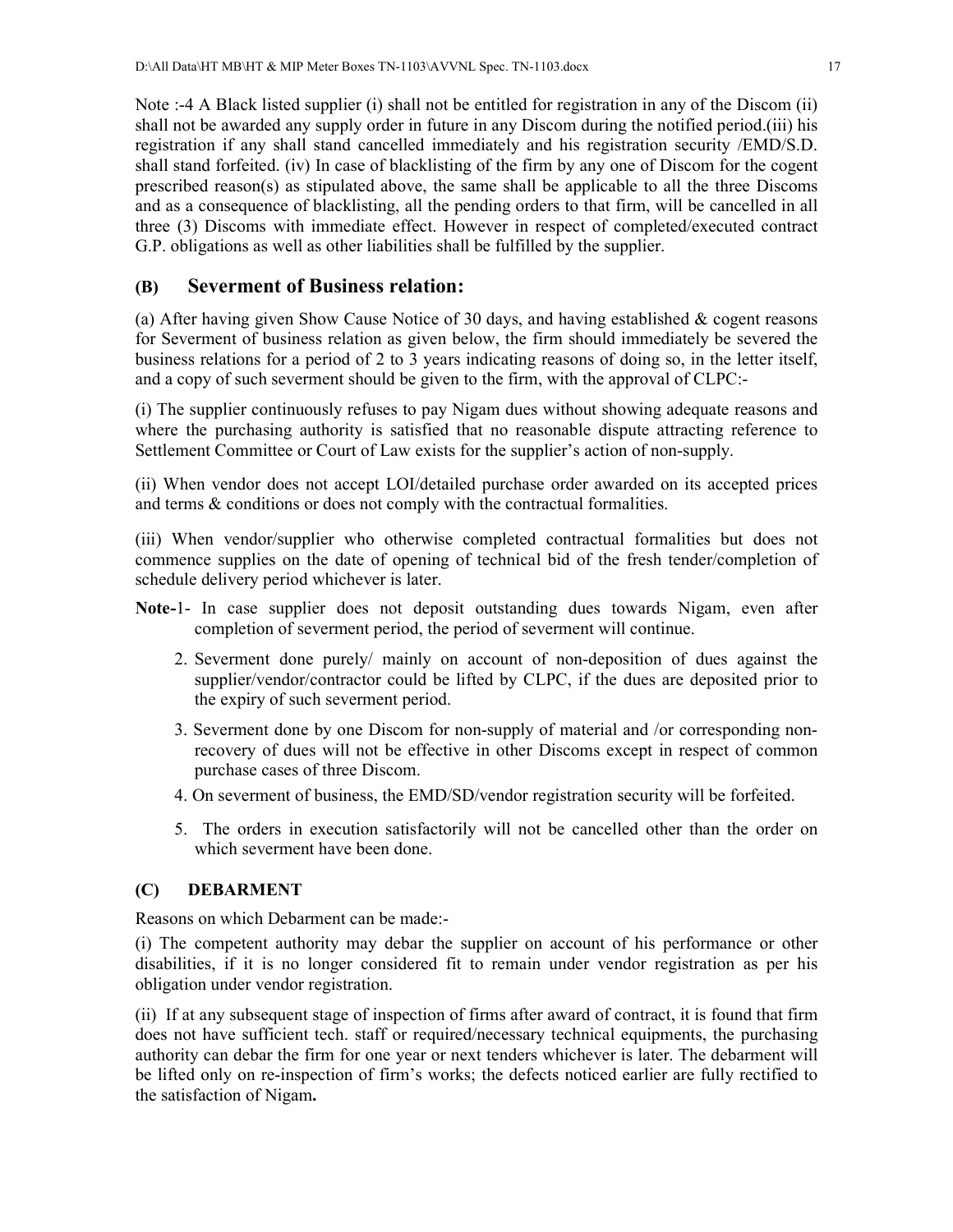(iii) When contract agreement executed and supplies commenced but could supply only up to 50% of ordered quantity and scheduled delivery period expired, then the firm can be debarred for one year or next tender whichever is later in that Discom only for that particular item/rating/ capacity/size etc.

(iv) The suppliers who have been awarded contract for supply of material is not adhering to the periodic delivery schedule, the contract awarding authority reserve the right to terminate the contract and may debar the firm in participating in tender for a period of 2 to 3 years.

Note:-1. On debarment, the EMD/ SD/Vendor Registration security shall be forfeited.

Note:-. 2. If the firm is debarred in one Discom for any reasons then the same should not be applicable in other Discom subject to exception that in case of common Discoms purchases such debarment of a firm would be applicable to all three Discoms for that particular item and rating/capacity/size etc.

### **4.0 APPEALS AND APPLICATIONS:-**

Appeal against the order of blacklisting, severment and debarment can be filed before BOD within a period of 3 months from the date of intimation. The letter of appeal will be addressed to the order placing authority. Who will process the case for placing the matter in B.O.D. within a period 60 days. The BOD may reduce or waive the penalty, if sufficient reasons/supporting documents are furnished by the supplier.

#### **GENERAL CONDITIONS : - (ALL CONDITIONS BE DULY SIGNED & SEALED)**

- I) The bidder shall clearly indicate the deviations such as 'Technical Deviation  $\&$  Commercial Deviations' in the prescribed Performa only. The deviations indicated elsewhere in the bid shall not be accepted.
- II) The bidder must clearly fill up each and every particular of guaranteed technical particulars annexed with Technical Specifications otherwise he will be responsible for Technical Nonresponsiveness.
- III) All documents required in the prescribed format are to be furnished along with the bid itself only except an attested copy of BIS license (wherever it is required), failing which the bid will be summarily rejected.
- IV) However, a copy of BIS License may be submitted by the bidder up to the official working hours of one working day prior to the schedule / notified date of opening of price bid.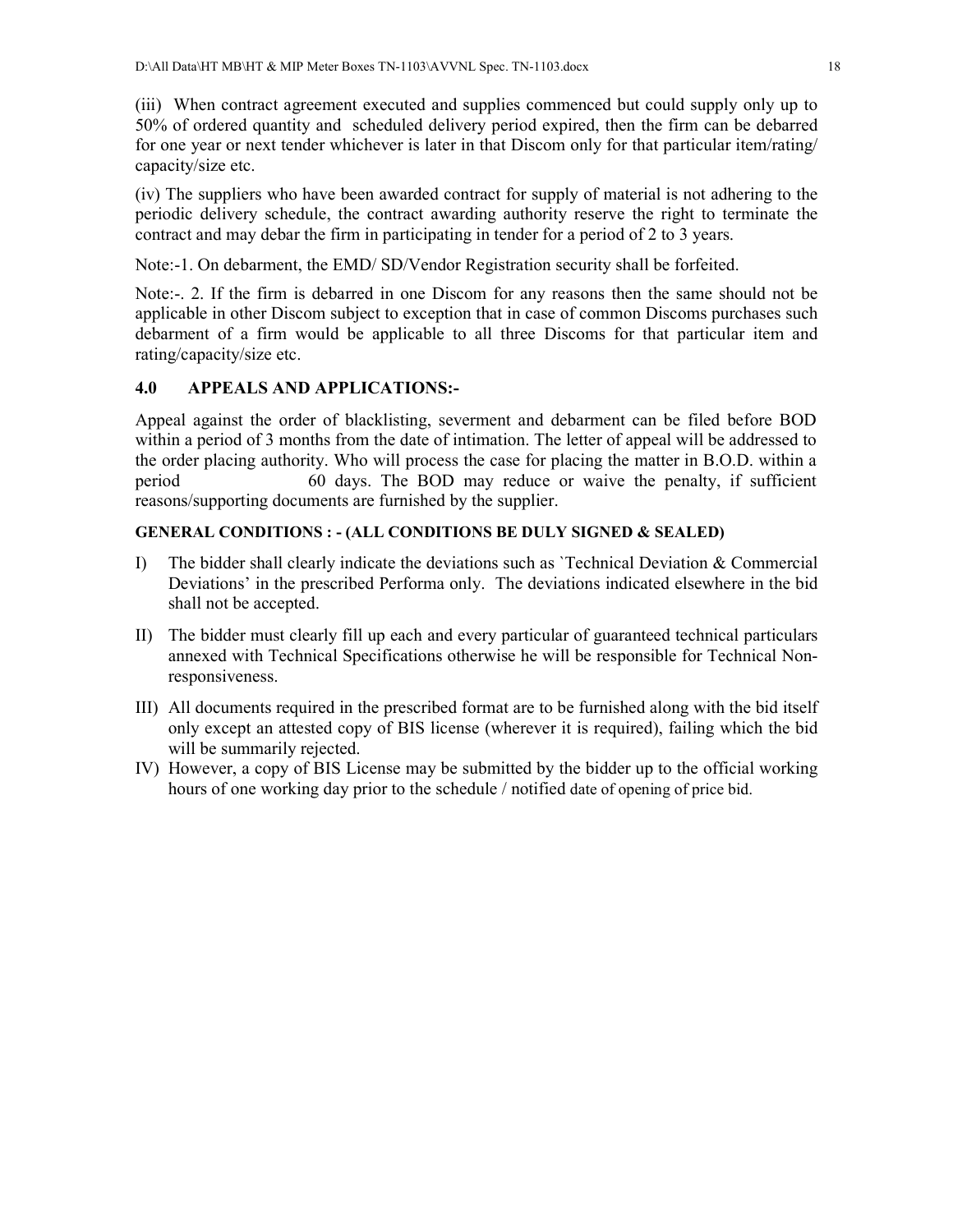### **ANNEXURE-A**

### **STATEMENT OF GUARANTEED TECHNICAL PARTICULARS AND OTHER DETAILS FOR HT METER BOXES AGAINST TN-1103**

| S. NO.          | <b>Particulars</b>                          |  |
|-----------------|---------------------------------------------|--|
| 1(a)            | Name & address of / firm / bidder.          |  |
| b)              | Work's complete address of manufacture      |  |
| $\overline{2}$  | Dimensions of Box in mm                     |  |
| 3               | Thickness of M.S. Sheet in mm               |  |
| a)              | For three sides, top $&$ door               |  |
| b)              | For bottom.                                 |  |
| $\overline{4}$  | Dimensions of Bakelite/Acrylic sheet in mm. |  |
| a)              | Sheet for mounting meter.                   |  |
| b)              | Sheet for mounting TTB.                     |  |
| $\circ$ )       | Sheet on the top side of CT-PT Chamber      |  |
| $\rm d$         | Sheet on both sides.                        |  |
| e)              | Sheet on back sides.                        |  |
| f)              | Transparent Acrylic sheet.                  |  |
| 5               | Window/window door details :                |  |
| a)              | Inner dimension of window                   |  |
| b)              | Window door dimension.                      |  |
| $\mathbf{c})$   | Viewing window dimension.                   |  |
| $\mathbf{d}$    | Acrylic sheet size for window.              |  |
| e)              | Metal frame for fixing acrylic sheet        |  |
| $\ddot{i}$      | Inner dimensions.                           |  |
| $\overline{11}$ | Outer dimensions.                           |  |
| 6               | Dimensions of sealing/earthing bolts in mm. |  |
| a)              | Door sealing bolts.                         |  |
| b)              | Earthing bolts.                             |  |
| 7               | Approximate weight of complete Box in Kgs.  |  |
| $8\,$           | Details of painting.                        |  |
| 9               | Shade No. of colour/paint.                  |  |
| 10              | Tolerance in fabrication :                  |  |
| a)              | In overall dimension.                       |  |
| b)              | Rolling tolerance.                          |  |
| 11              | Dimensions of fixing brackets in mm.        |  |
| 12              | Details of Test Terminal Block (TTB)        |  |
| a)              | Make.<br>(Capital/Veeco)                    |  |
| b)              | Rating.                                     |  |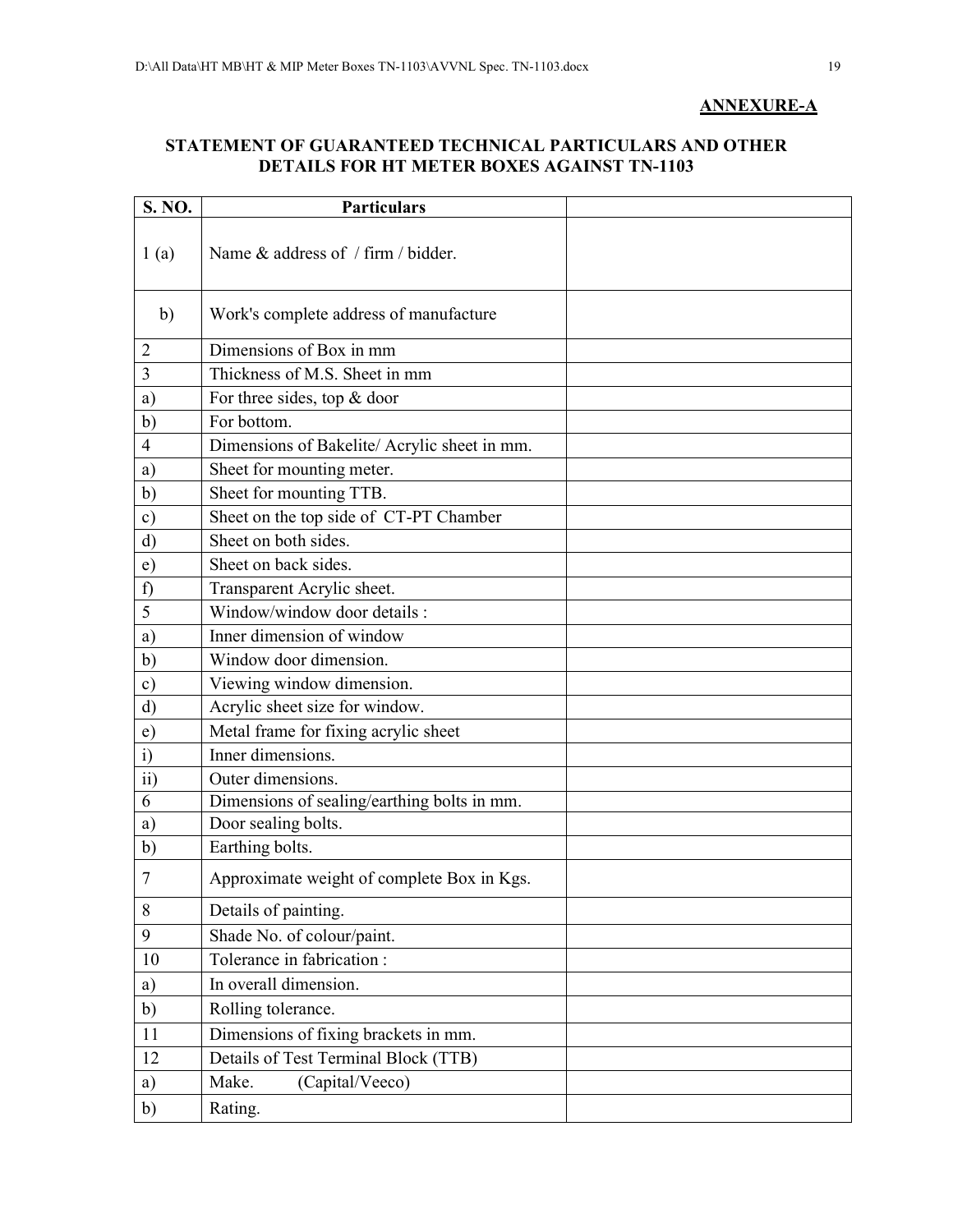| $\mathbf{c}$ | Type. (Link Type)                                |                            |
|--------------|--------------------------------------------------|----------------------------|
| $\mathbf{d}$ | Whether extended cover provided?                 |                            |
|              |                                                  | <b>AVVNL</b>               |
| 13           |                                                  | Trade mark of manufacturer |
|              | Embossing details.                               | TN-1103                    |
|              |                                                  | Sign of danger             |
|              |                                                  | HT meter box               |
| 14           | Dimensions of felt lining to make box dust proof |                            |
| 15           | Details of drawing                               |                            |
| 16           | Size of base channel for HT box.                 |                            |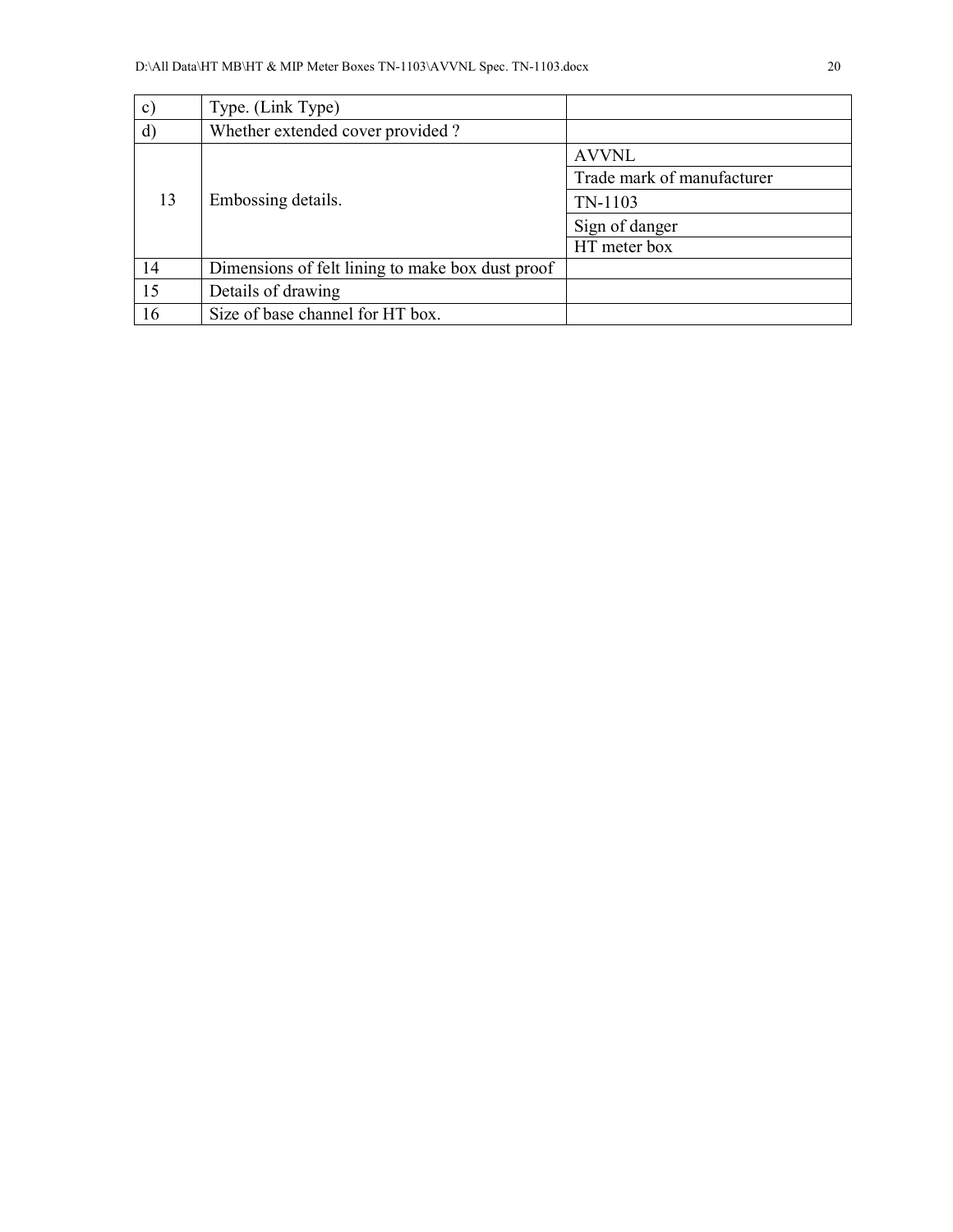### **ANNEXURE-A**

### **STATEMENT OF GUARANTEED TECHNICAL PARTICULARS AND OTHER DETAILS FOR MIP METER BOXES AGAINST TN-1103**

| S. No.          | <b>Particulars</b>                                      |                                 |
|-----------------|---------------------------------------------------------|---------------------------------|
| 1(a)            | Name & address of / firm / bidder.                      |                                 |
| $\mathbf{b}$    | Work's complete address of manufacture                  |                                 |
| 2               | Dimensions of Box in mm                                 |                                 |
| 3               | Thickness of M.S. Sheet in mm                           |                                 |
| a)              | For three sides, top $\&$ door                          |                                 |
| b)              | For bottom.                                             |                                 |
| $\overline{4}$  | Dimensions of Bakelite/Acrylic sheet in mm.             |                                 |
| a)              | Sheet for mounting meter.                               |                                 |
| b)              | Sheet for cleats                                        |                                 |
| 5               | Window/window door details :                            |                                 |
| a)              | Inner dimension of window                               |                                 |
| b)              | Window door dimension.                                  |                                 |
| $\mathbf{c})$   | Viewing window dimension.                               |                                 |
| $\mathbf{d}$    | Toughened/triplex glass                                 |                                 |
| $\epsilon$      | Metal frame for fixing acrylic Sheet                    |                                 |
| $\mathbf{i}$    | Inner dimensions.                                       |                                 |
| $\overline{ii}$ | Outer dimensions.                                       |                                 |
| 6               | Dimensions of sealing/earthing bolts in mm.             |                                 |
| a)              | Door sealing bolts.                                     |                                 |
| b)              | Earthing bolts.                                         |                                 |
| 7               | Approximate weight of complete Box in Kgs.              |                                 |
| 8               | Details of painting.                                    |                                 |
| 9               | Shade No. of colour/paint.                              |                                 |
| 10              | Tolerance in fabrication:                               |                                 |
| a)              | In overall dimension.                                   |                                 |
| b)              | Rolling tolerance.                                      |                                 |
| 11              | Dimensions of fixing brackets As per drawings<br>in mm. |                                 |
|                 |                                                         | <b>AVVNL</b>                    |
|                 |                                                         | Trade mark of manufacturer      |
| 12              | Embossing details.                                      | TN-1103                         |
|                 |                                                         | Sign of danger<br>MIP meter box |
| 13              | Dimensions of felt lining to make box dust proof.       |                                 |
| 14              | Details of Bus bar cleats                               |                                 |
| 15              | Details of drawing                                      |                                 |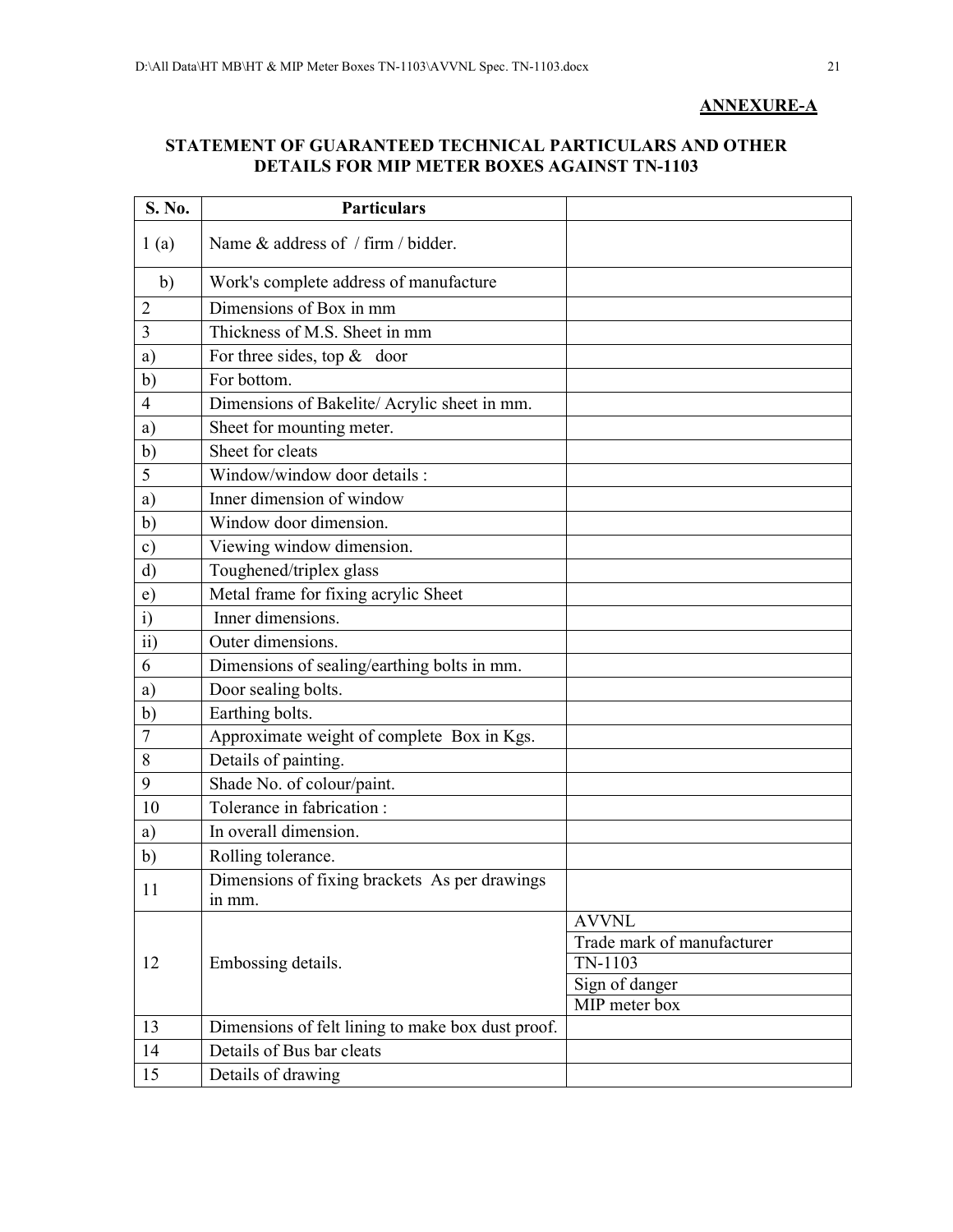## **AJMER VIDYUT VITRAN NIGAM LIMITED A Govt. of Rajasthan Undertaking SCHEDULE OF PRICES**

#### **(Must be filled by the bidder in BOQ)**

### **The Superintending Engineer (MM), Ajmer Vidyut Vitran Nigam Limited Ajmer.**

with reference to your invitation to bid against specification No. **AVVNL/SE (MM)/TN-1103** we agree to supply at prices (firm) given as follows

| S.  | Particulars | <b>Quantity</b> | Unit Ex- |      | <b>Excise duty</b> | Freight  | <b>Insurance</b> | <b>CST/VAT</b> |      | <b>Total Price</b> | <b>Entry Tax</b>                                   | All adjusted unit            | <b>Total</b>    |
|-----|-------------|-----------------|----------|------|--------------------|----------|------------------|----------------|------|--------------------|----------------------------------------------------|------------------------------|-----------------|
| No. | of Material | offered         | works    |      | (Per Unit)         | (Per     | (Per Unit)       | (Per Unit)     |      | In Rs. (Per Unit)  | $\frac{0}{0}$<br>$\omega$ $\overline{\phantom{a}}$ | <b>F.O.R. Destination</b>    | <b>Contract</b> |
|     |             |                 | Price    | Rate | Amt.               | Unit)    | (In Rs.)         | Rate           | Amt. | Col. No.           | on Col. 11                                         | <b>Price including Entry</b> | Value           |
|     |             |                 | (in Rs.) |      |                    | (In Rs.) |                  |                |      | $(4+6+7+8+10)$     | (In Rs.)                                           | <b>Tax Col. No.11+12</b>     | (In Rs.)        |
|     |             |                 |          | J.   | $\mathbf{6}$ .     |          |                  |                | 10.  |                    | 12                                                 | 13                           | 14              |
|     |             |                 |          |      |                    |          |                  |                |      |                    |                                                    |                              |                 |
|     |             |                 |          |      |                    |          |                  |                |      |                    |                                                    |                              |                 |
|     |             |                 |          |      |                    |          |                  |                |      |                    |                                                    |                              |                 |
|     |             |                 |          |      |                    |          |                  |                |      |                    |                                                    |                              |                 |
|     |             |                 |          |      |                    |          |                  |                |      |                    |                                                    |                              |                 |

**Notes:-** 

- The bidder is required to quote the prices in the above format only. Bids having prices quoted in other format/manner are liable to be ignored. (i)
- (ii) The bidder must fill each and every column of the above format. Mentioning "extra/ Inclusive" in any of the column may lead for rejection of the price bid.
- (iii) No cutting/ overwriting in the prices is permissible.
- (iv) The unit Ex-work price to be indicated in Col. No. 4 should be exclusive of taxes & duties which are to be indicated in separate columns meant for the purpose. .
- (v) In case of price bid break-up is given component wise and also given sum total by the bidder but there is a difference between aggregate of component wise and sum total , then lesser of the two will be taken into account.

 **Signature of bidder with rubber stamp**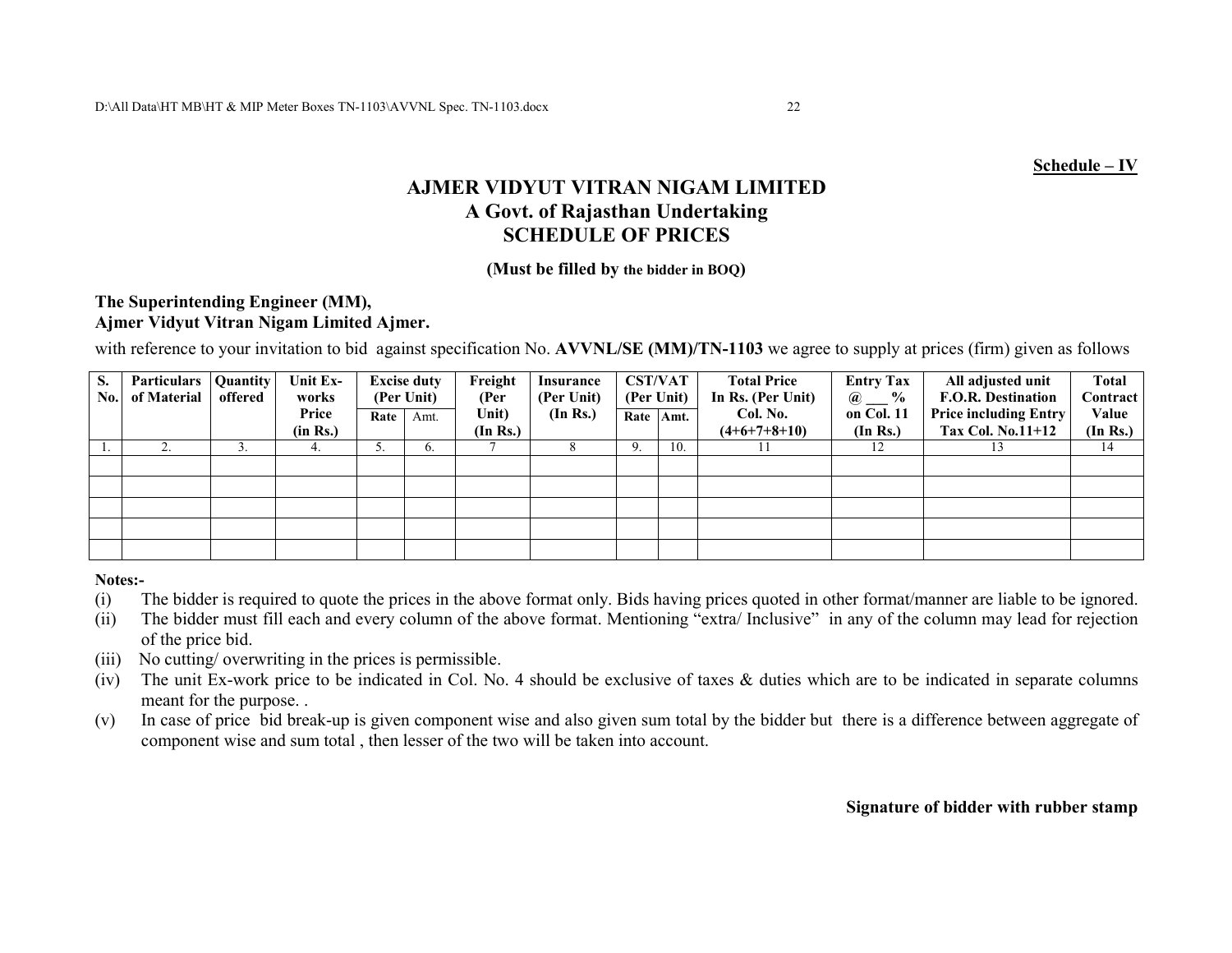### **Schedule – IV-A**

## **ITEM: HT AND MIP METER BOXES IRON TYPE.**

Must be filled in by the bidder and attached with Technical Bid (Part-I)

### **To,**

**The Superintending Engineer (MM), Ajmer Vidyut Vitran Nigam Limited, Ajmer.** 

### **Dear Sir,**

With reference to your invitation to tender against specification no. AVVNL/SE/MM/ TN-1103, we agree to supply the following quantity:

| S.<br>N <sub>0</sub> | <b>Particulars of Items</b>                 | <b>Tendered</b><br>Quantity | Qty.<br><b>Offered</b> | <b>Justification of quantity</b><br>offered as per Qualifying<br>Requirement |  |  |
|----------------------|---------------------------------------------|-----------------------------|------------------------|------------------------------------------------------------------------------|--|--|
|                      |                                             |                             |                        |                                                                              |  |  |
|                      | HT METER BOXES<br><b>IRON TYPE.</b>         | 250 Nos.                    |                        |                                                                              |  |  |
|                      | <b>MIP METER BOXES</b><br><b>IRON TYPE.</b> | 2000 Nos.                   |                        |                                                                              |  |  |

1. The offer is valid for a period of 120 days after the date of opening of this tender.

### **2. The prices are FIRM**

- 3. It is noted that the quantity as mentioned in the specification are approximate and we agree to supply any quantity as per your requirement.
- 4. The delivery shall strictly be in accordance with our delivery schedule as given in Schedule-VIII of this specification. In case we fail to deliver the materials as indicated in the clause No.1.23 of GCC (Schedule-II), we are liable to pay recovery for delay in delivery as per clause No.1.24 of this Schedule-II of this specification.

The material shall conform to your specification no. AVVNL/SE/MM/TN-1103 and as per relevant ISS in all respect.

- 5. We conform that we agree to all the terms & conditions as well as the technical stipulation of your specification no. AVVNL/SE/MM/TN-1103 and there are no deviations other than as specified in the Schedule-VI (A & B).
- **6. THE BIDDERS ARE REQUESTED TO QUOTE THEIR PRICES IN BOQ FORMAT ONLY.**

Yours faithfully,

Dated

#### **Signature of bidder with stamp**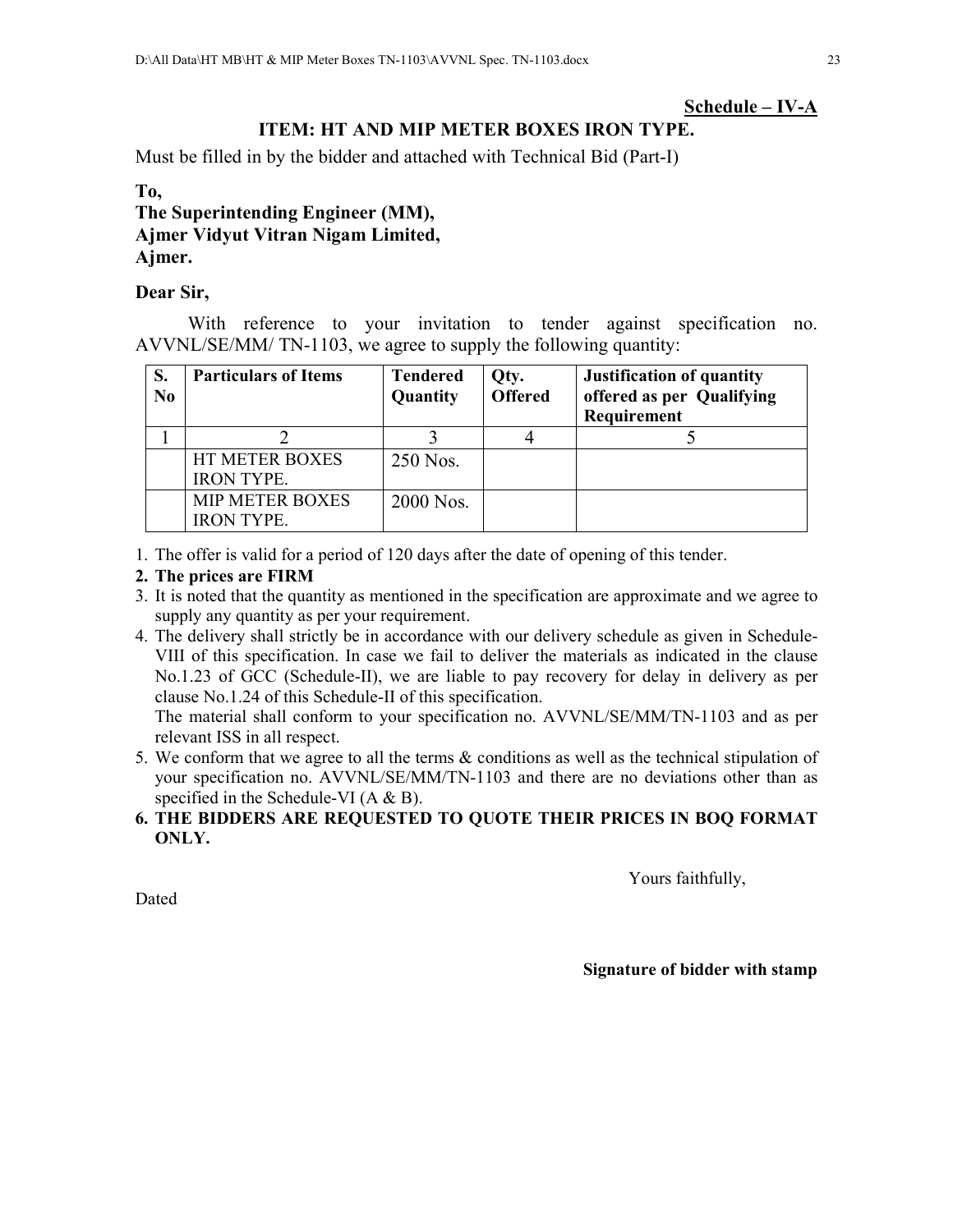### **Schedule – IV-B**

### **PROFORMA FOR C.A. CERTIFICATE FOR QUANTITY VERIFICATION TN No.1103 TO WHOM SO EVER IT MAY CONCERN**

This is to certify that  $M/s$ . (complete with address) have manufactured and supplied the goods/equipments/material during the following financial year(s) to the Electrical utilities/Government Department /Discoms /Organization as detailed out below:-

| S.<br>No. | Financial<br><b>Year in</b> | <b>Detailed</b><br>particulars | Name &<br>particulars of              | Order No. &<br>date against | Unit |      | <b>Ordered</b> |      | Actual<br>supplied upto | <b>Remarks</b> |
|-----------|-----------------------------|--------------------------------|---------------------------------------|-----------------------------|------|------|----------------|------|-------------------------|----------------|
|           | which<br>material           | of item(s)<br>supplied         | <b>Purchasing</b><br><b>Authority</b> | which<br>item(s)            |      | Qty. | Value<br>(Rs.) | Qty. | Value                   |                |
|           | supplied                    |                                |                                       | supplied.                   |      |      |                |      | (Rs.)                   |                |
| 1.        | 2.                          | 3.                             | 4.                                    | 5.                          | 6.   | 7.   | 8.             | 9.   | 10.                     | 11.            |
|           |                             |                                |                                       |                             |      |      |                |      |                         |                |
|           |                             |                                |                                       |                             |      |      |                |      |                         |                |
|           |                             |                                |                                       |                             |      |      |                |      |                         |                |
|           |                             |                                |                                       |                             |      |      |                |      |                         |                |
|           |                             |                                |                                       |                             |      |      |                |      |                         |                |
|           |                             |                                |                                       |                             |      |      |                |      |                         |                |

**Signature Name & Designation** 

With Seal of the Tenderer

Date  $\Box$ 

Place

The above particulars are true and correct based on explanations, records and books of accounts produced before us. Further the above certificate has been issued on the request of the company.

CA Firm (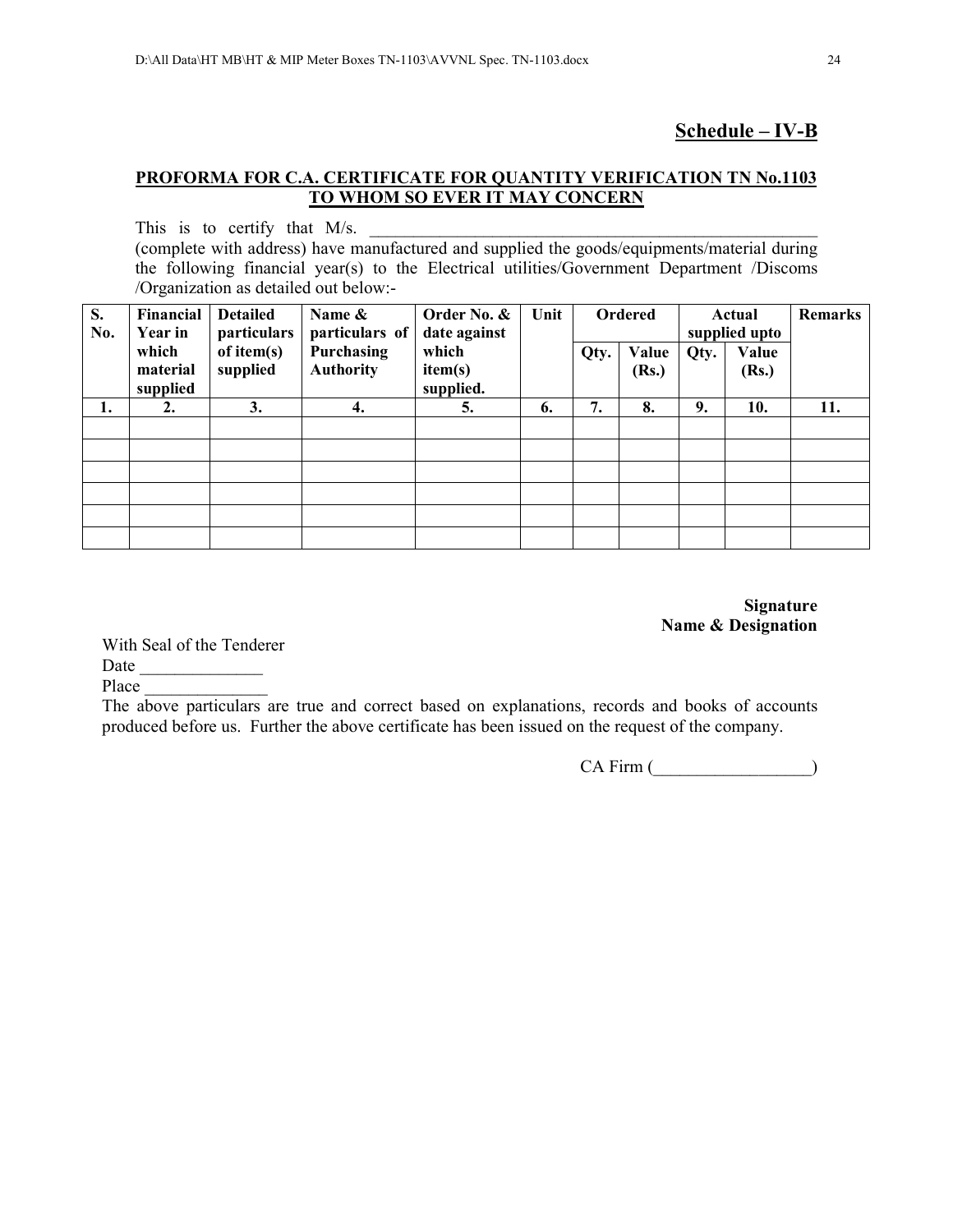## **Schedule – III**

## **AJMER VIDYUT VITRAN NIGAM LIMITED**

## **A Govt. of Rajasthan Undertaking**

## **Prescribed technical specification for supply of H.T. METERS Boxes (Iron)**

| S. No. Technical specification                           | Name of IS/other | Other particulars |
|----------------------------------------------------------|------------------|-------------------|
| to which material/equipment/standard specification       |                  | if any.           |
| Machinery/ $T\&P$ shall confirm to which material should |                  |                   |
| confirm                                                  |                  |                   |

Certified that we agree to all the aforesaid technical specification except at S. No……. for which our technical specification shall be as under:-

| S. No. Technical specification                       | Name of IS/other       | Other particulars |  |
|------------------------------------------------------|------------------------|-------------------|--|
| to which material/equipment/                         | standard specification | if any.           |  |
| Machinery/T&P shall confirm to which material should |                        |                   |  |
|                                                      | confirm                |                   |  |

 **(Signature)**  Name & Designation with seal of the bidder.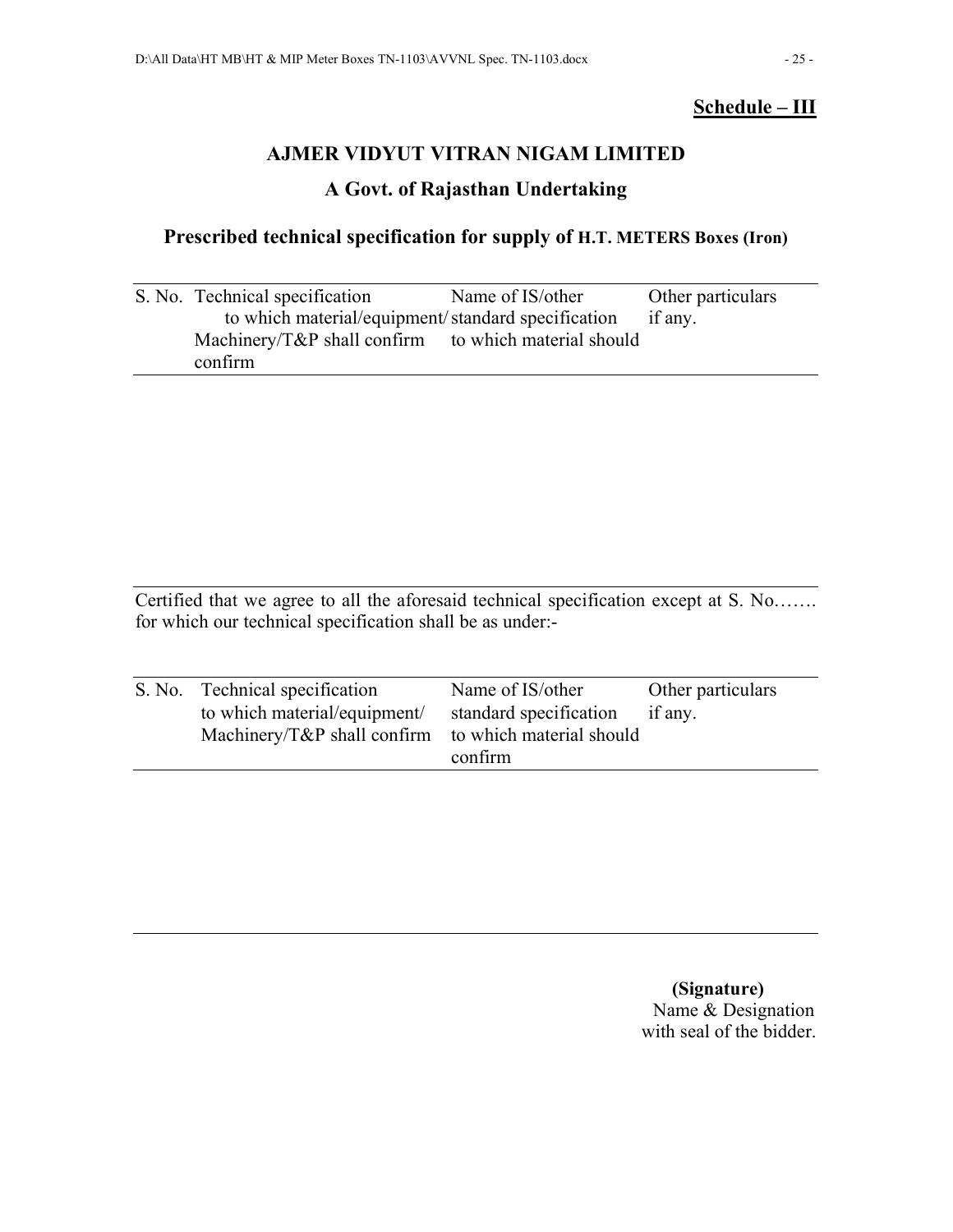## **Schedule – V**

## **AJMER VIDYUT VITRAN NIGAM LIMITED**

## **A Govt. of Rajasthan Undertaking**

Statement of guaranteed technical particulars and other performance data for supply of ……………………………………….. (Name of material) against specification no..………………………..

S. No. Particulars of technical & other performance data guaranteed.

Certified that we agree to all the aforesaid technical particulars and other performance data except following:-

| S. No. Particulars of technical & other | Reasons for           |
|-----------------------------------------|-----------------------|
| Performance data                        | deviations/departure. |

 **(Signature)**  Name & Designation with seal of the bidder.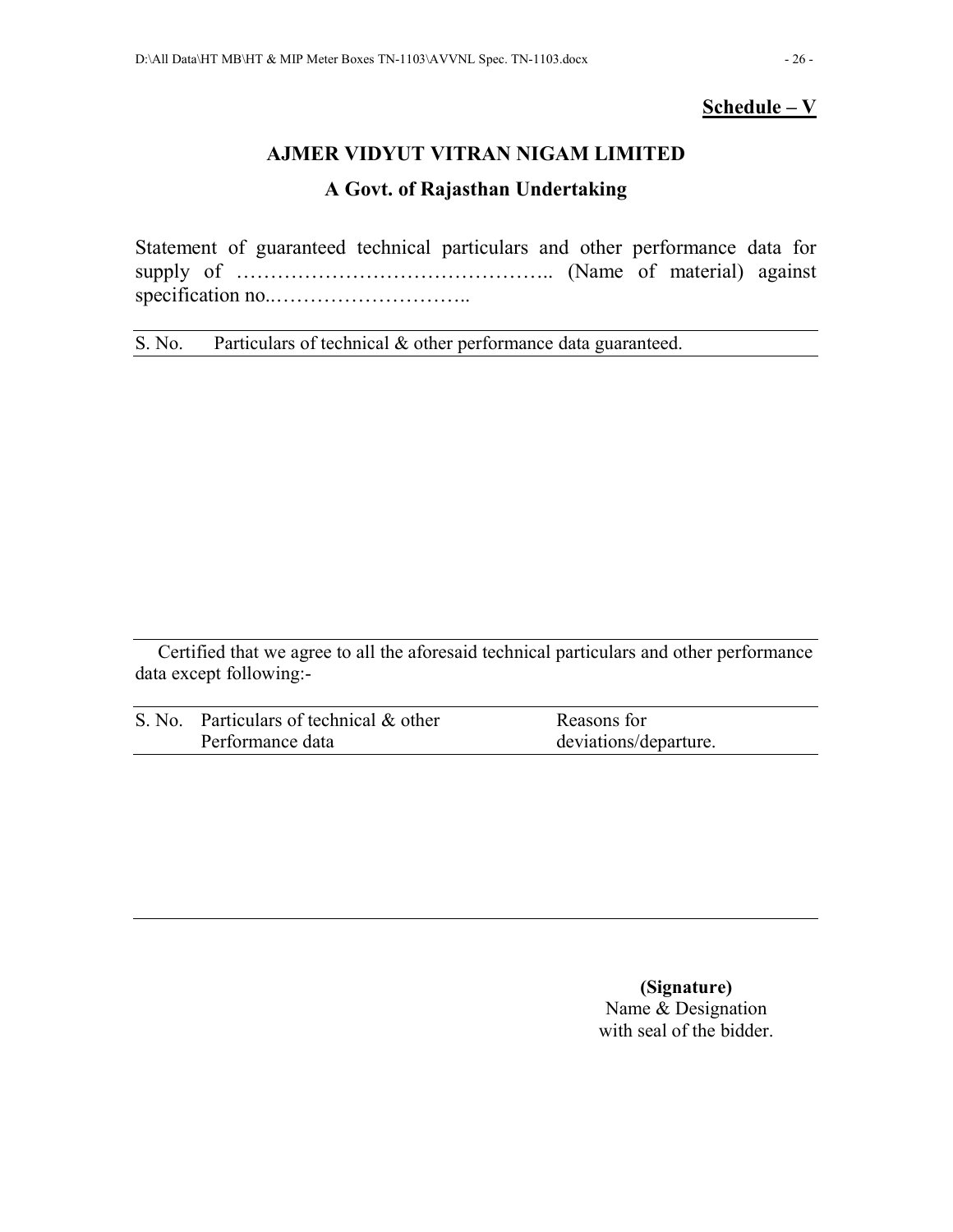## **Schedule – VI (A)**

## **AJMER VIDYUT VITRAN NIGAM LIMITED**

## **A Govt. of Rajasthan Undertaking DEPARTURE/DEVIATION FROM TECHNICAL SPECIFICATION**

The bidder shall state under this schedule the departure from the Purchaser's specification in respect of technical is as under:-

S.No. Main Deviations from Technical Specification.

Certified that we agree to all the technical specification of the NIT except for the deviation to the extent indicated above.

> **(Signature)**  Name & Designation with seal of the bidder.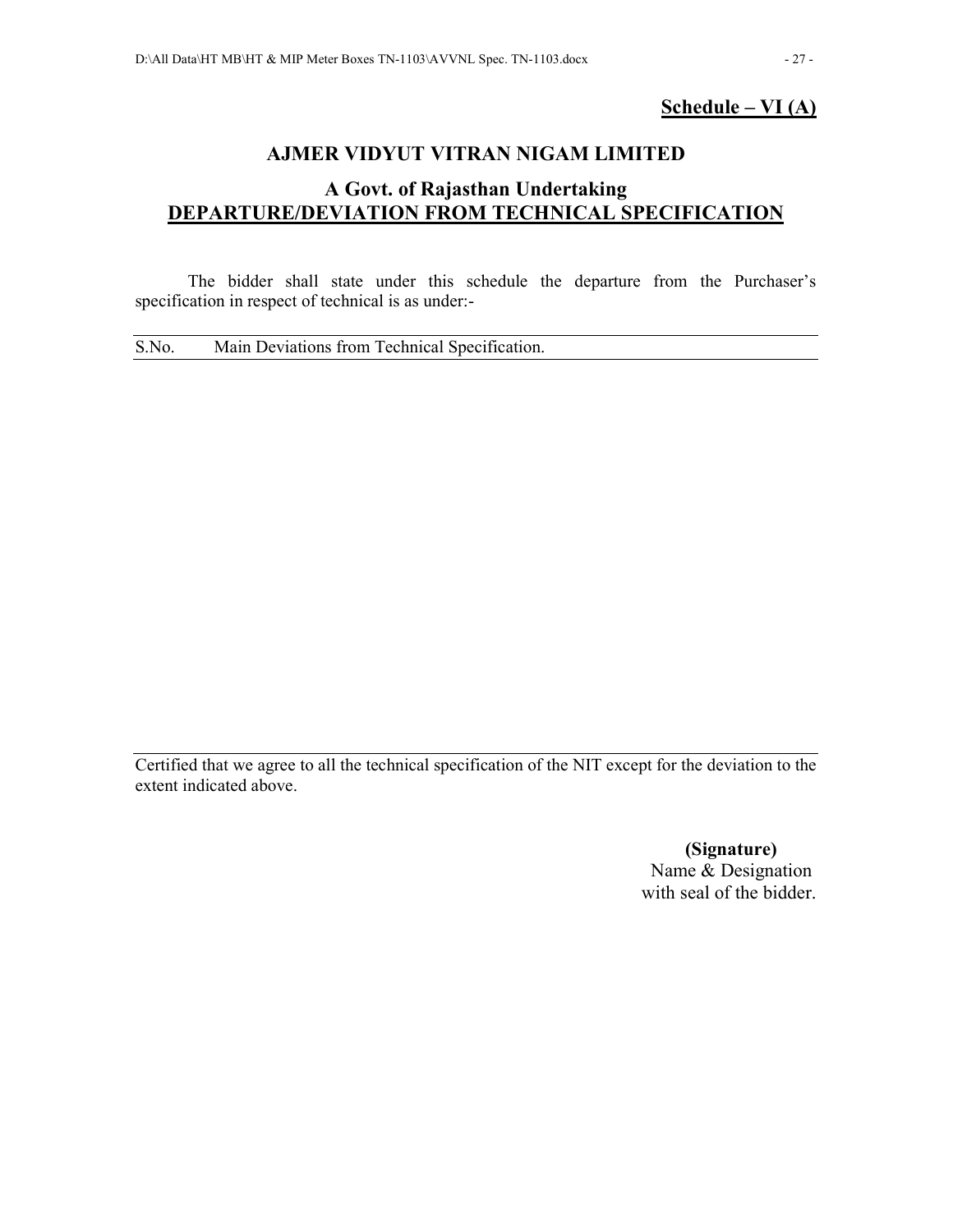## **Schedule – VI (B)**

## **AJMER VIDYUT VITRAN NIGAM LIMITED**

## **A Govt. of Rajasthan Undertaking DEPARTURE FROM COMMERCIAL TERMS & CONDITIONS OF THE SPECIFICATION**

The bidder shall state under this schedule the departure from the Purchaser's specification in respect of Commercial terms & conditions:-

S. No. Main Deviations from Specification.

Certified that we agree to all the commercial terms & conditions as laid down in General Conditions of Contract to the specification except for the deviation to the extent indicated above.

> **(Signature)**  Name & Designation with seal of the bidder.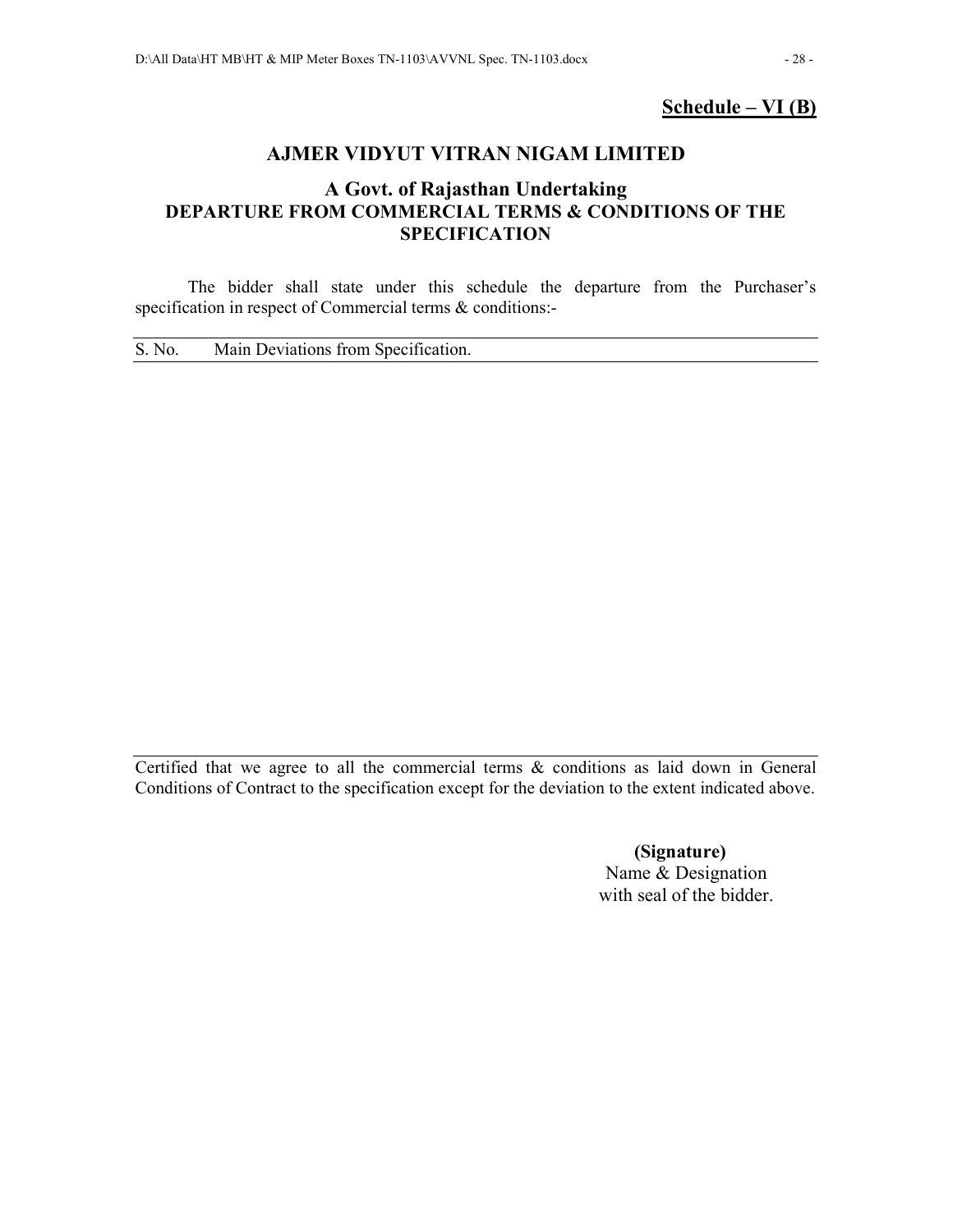## **Schedule – VII**

## **AJMER VIDYUT VITRAN NIGAM LIMITED**

## **A Govt. of Rajasthan Undertaking LIST OF PAST SUPPLIES**

The bidder shall state under this schedule whether material and equipments, similar to those offered in the tender have been previously supplied by him. A list shall be given of such orders executed by him together with information regarding the names of purchasing organizations, quantities supplied and when the supplies were effected. This list should be in form given below:-

| S.No. Detailed particulars Qty in |  | Order No. Name & details                  | Date of |
|-----------------------------------|--|-------------------------------------------|---------|
| of items supplied Nos.            |  | & Date of purchasing authority Completion |         |
|                                   |  |                                           |         |

| If executed partially<br>to be mentioned | whether still<br>to be executed<br>order | Delivery<br>stipulated in | Remarks<br>$(Qty.$ in Nos.) |
|------------------------------------------|------------------------------------------|---------------------------|-----------------------------|
|                                          |                                          |                           |                             |

**Note:** Separate schedules are to be furnished by the bidder for past supply to the AVVNL, Ajmer other State Electricity Boards and other Departments /Organizations.

> **(Signature)**  Name & Designation with seal of the bidder.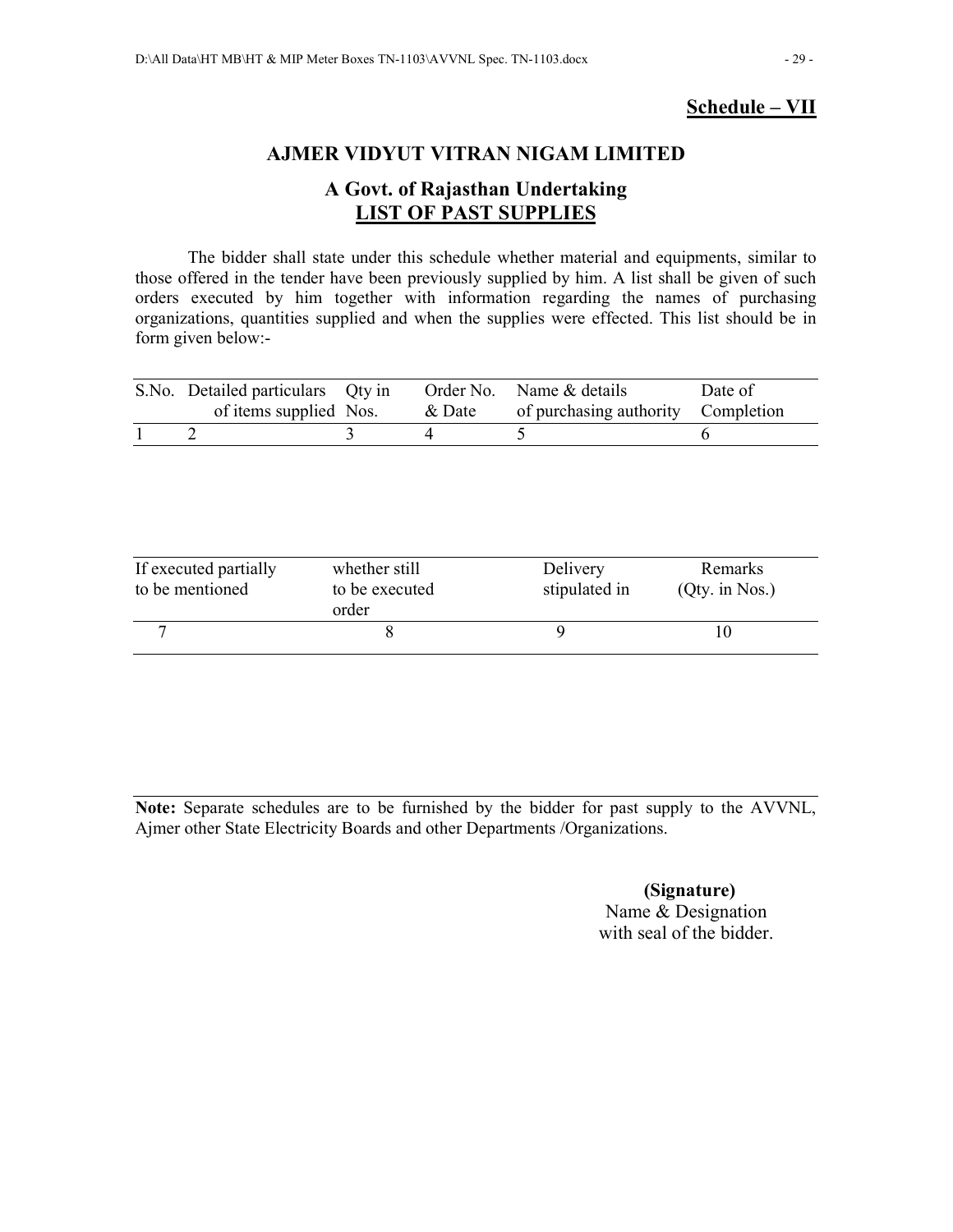## **Schedule – VIII**

## **AJMER VIDYUT VITRAN NIGAM LIMITED**

## **A Govt. of Rajasthan Undertaking DELIVERY SCHEDULE**  PART-A

The delivery schedule of the material by the Purchase Officer is as mentioned hereunder:-

| S.No.<br>Rate of supply<br><b>Particulars</b><br>Commencement<br>period per Month.<br>of Material<br>per Month<br>material | Period for completion<br>of delivery of<br>entire |
|----------------------------------------------------------------------------------------------------------------------------|---------------------------------------------------|
|----------------------------------------------------------------------------------------------------------------------------|---------------------------------------------------|

#### PART-B

In case bidder deviates from the delivery schedule mentioned by the purchaser in Part-A then the delivery schedule shall be indicated/mentioned by the bidder as under:-

| S.No. Particulars<br>of Material | Commencement<br>period per Month. | Rate of supply<br>per Month | Period for completion<br>of delivery of |
|----------------------------------|-----------------------------------|-----------------------------|-----------------------------------------|
|                                  |                                   | material                    | entire                                  |

**Note:** 1.During the commencement period the process of model assembly and submission of B.O.M. for approval shall be got completed.

2. During the commencement period the contractual formalities shall be got completed.

### **(Signature)**  Name & Designation with seal of the bidder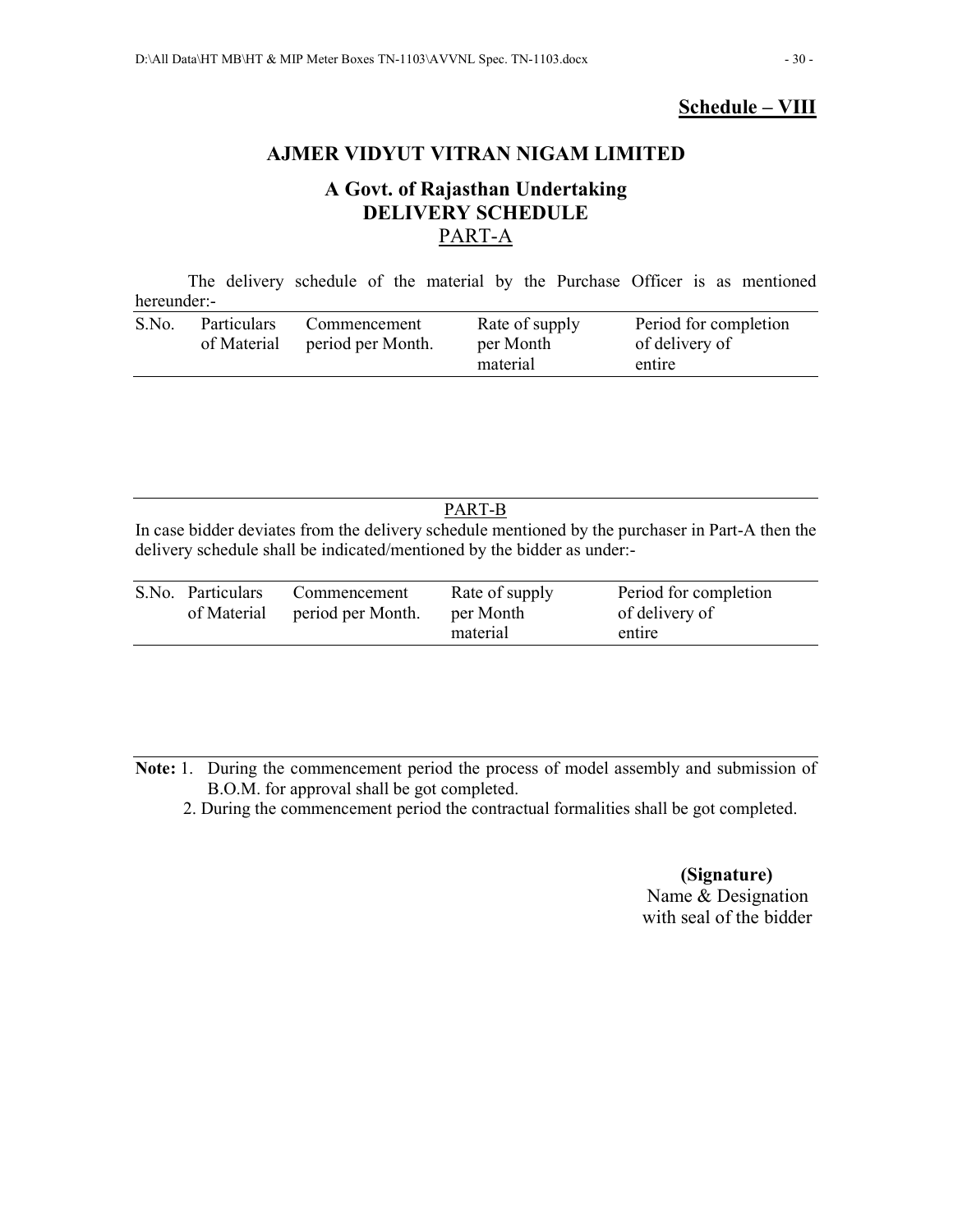## **Schedule – IX**

## **AJMER VIDYUT VITRAN NIGAM LIMITED**

## **A Govt. of Rajasthan Undertaking**

List of Equipments and Technical Hands Available with the Firm

(To be filled in by the bidders  $\&$  enclosed with the bid)

Manufacturers and / or their authorized agents who are quoting against this bid are requested to furnish the following information along-with the bid. The Purchaser will have the discretion to ignore the bid without the under noted particulars and/or ignore the bid particulars.

- 1. Name and Address of Manufacturer.
- 2. Place where works exist.
- 3. Details of machinery particularly with B.H.P. of each item installed.
- 4. Details of staff employed in the works.
- 5. Date when started the manufacturing of item under reference.
- 6. List of items manufactured.
- 7. Literature and drawings of items manufactured showing their description, size, design and other important technical particulars.
- 8. Details of order so far, executed along with the names of organization to whom supplied.
- 9. Manufacturing capacity.
- 10. Is the workshop open for inspection by the representative of the board, if required?
- 11. Statement of financial resources and Banking Reference along with Balance-Sheet for previous two years.
- 12. Testing facilities available for the manufactured articles in the testing laboratory of works.
- 13. Whether the Firm is a small/medium/large scale industry.
- 14. Registration No. with :
	- i. Small Scale, National/State.
	- ii. DGTD
	- iii. State Industries Department.

## **(Signature)**  Name & Designation

with seal of the bidder.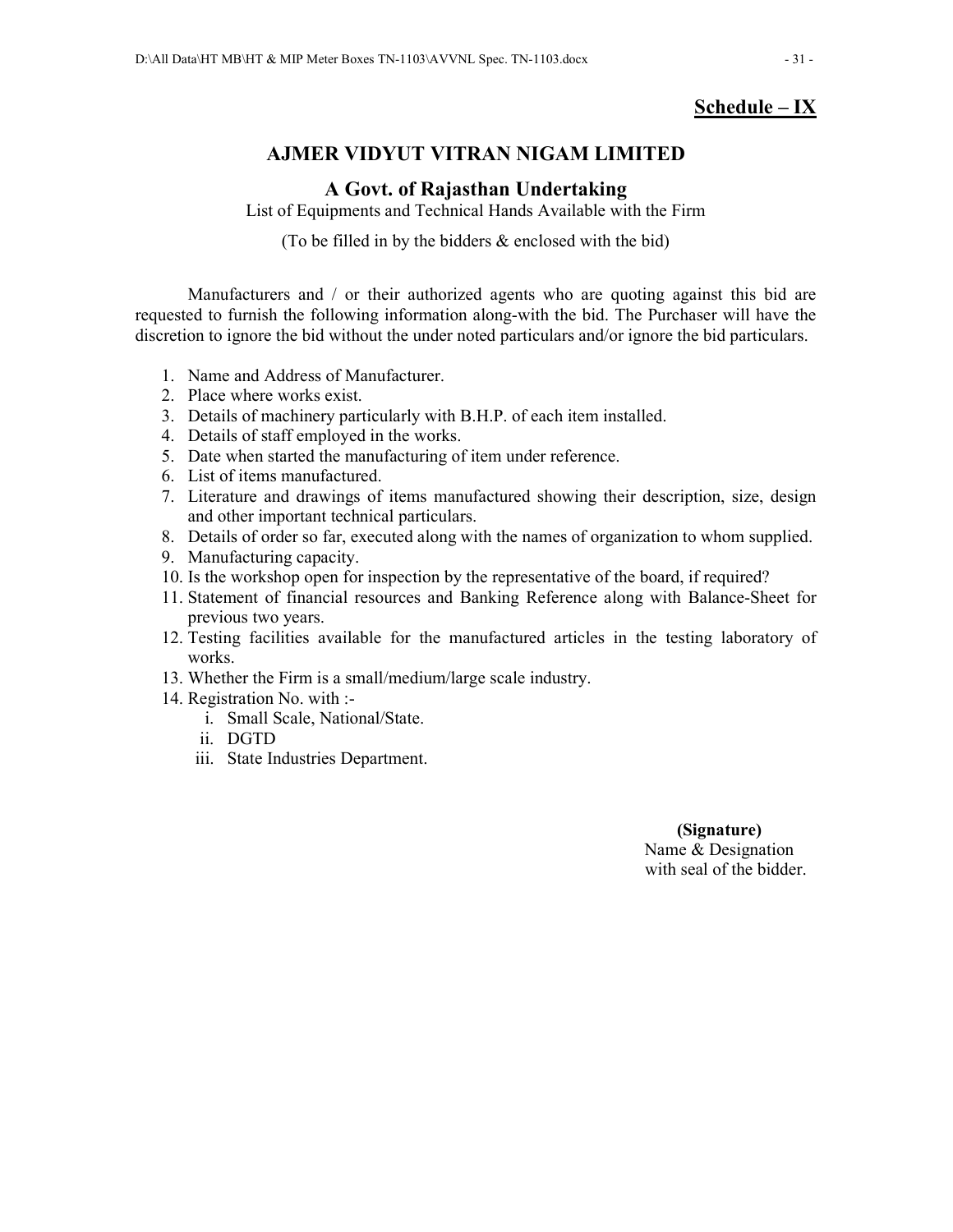## **Schedule – X GENERAL PARTICULARS ABOUT THE TENDER IN BRIEF**



**AJMER VIDYUT VITRAN NIGAM LIMITED (MATERIAL MANAGEMENT WING) Corporate Identification Number (CIN)- U40109RJ2000SGC016482 Regd. Off. Vidyut Bhawan, Panchsheel Nagar, Makarwali Road, Ajmer-305004 Phone:-0145-2644529, Fax:-0145-2644542. E-mail:semmavvnl@gmail.com, Website-www.avvnl.com**

## **BID DOCUMENT FOR PURCHASE OF HT AND MIP METER BOXES IRON TYPE AGAINST TENDER NOTICE NO. TN-1103.**

| <b>LAST DATE &amp; TIME FOR ONLINE</b>                                         |                            | 08.02.2017 (Upto 2.00 PM)                                               |  |
|--------------------------------------------------------------------------------|----------------------------|-------------------------------------------------------------------------|--|
| (E-TENDERING) TENDER/OFFER                                                     |                            |                                                                         |  |
| DATE & TIME OF ONLINE OPENING OF                                               | $\ddot{\cdot}$             | 09.02.2017 AT 2.30 PM                                                   |  |
| <b>TENDER</b>                                                                  |                            |                                                                         |  |
| RISL PROCESSING FEE (Non Refundable)                                           | $\ddot{\cdot}$             | Rs. 1000/-                                                              |  |
| COST OF SPECIFICATION (Non Refundable)                                         | $\ddot{\cdot}$             | Rs. 2500/-                                                              |  |
| <b>VALIDITY</b>                                                                | $\ddot{\cdot}$             | Upto 120 days from the next date of opening<br>of Techno-Commercial Bid |  |
| <b>EARNEST MONEY</b>                                                           | $\ddot{\ddot{\phantom{}}}$ | Rs. 2,00,000.00 (Rs. Two Lacs only) or                                  |  |
|                                                                                |                            | Exemption<br>Certificate<br>Vender<br>or                                |  |
|                                                                                |                            | Registration of Class "B" category or above                             |  |
| TENDERING QUANTITY                                                             | $\ddot{\cdot}$             | HT Meter Boxes $-250$ Nos.                                              |  |
|                                                                                |                            | MIP Meter Boxes - 2000 Nos.                                             |  |
| CONTACT PERSON (AUTHORISED BID                                                 | $\ddot{\cdot}$             | Superintending Engineer (MM), AVVNL,                                    |  |
| SIGNATORY)                                                                     |                            | Ajmer.                                                                  |  |
| <b>CORRESPONDENCE ADDRESS</b>                                                  | $\ddot{\cdot}$             | Vidyut Bhawan, Makarwali Road,                                          |  |
|                                                                                |                            | Panchsheel, Ajmer.                                                      |  |
| MOBILE NO.                                                                     |                            | 9414004258                                                              |  |
| TELEPHONE & FAX Nos.                                                           | $\ddot{\cdot}$             | 0145-2644529/0145-2644542                                               |  |
| <b>WEBSITE &amp; E-MAIL</b>                                                    |                            | 1. Web: www. avvnl.com                                                  |  |
|                                                                                |                            | Email:                                                                  |  |
|                                                                                |                            | 2. Web: http://risl.rajasthan.gov.in,                                   |  |
|                                                                                |                            | Email: <i>info.risi@rajasthan.gov.in</i>                                |  |
| Raj COMP Info Services Limited (RISL)<br>Address of RISL:-                     |                            |                                                                         |  |
| 1 <sup>st</sup> Floor, Yojana Bhawan, Tilak Marg, C-Scheme, Jaipur (Rajasthan) |                            |                                                                         |  |
| Phone: 0141-5103902, 4031900 Fax: 0141-2228701                                 |                            |                                                                         |  |
| Web: http://risl.rajasthan.gov.in, Email: info.risi@rajasthan.gov.in           |                            |                                                                         |  |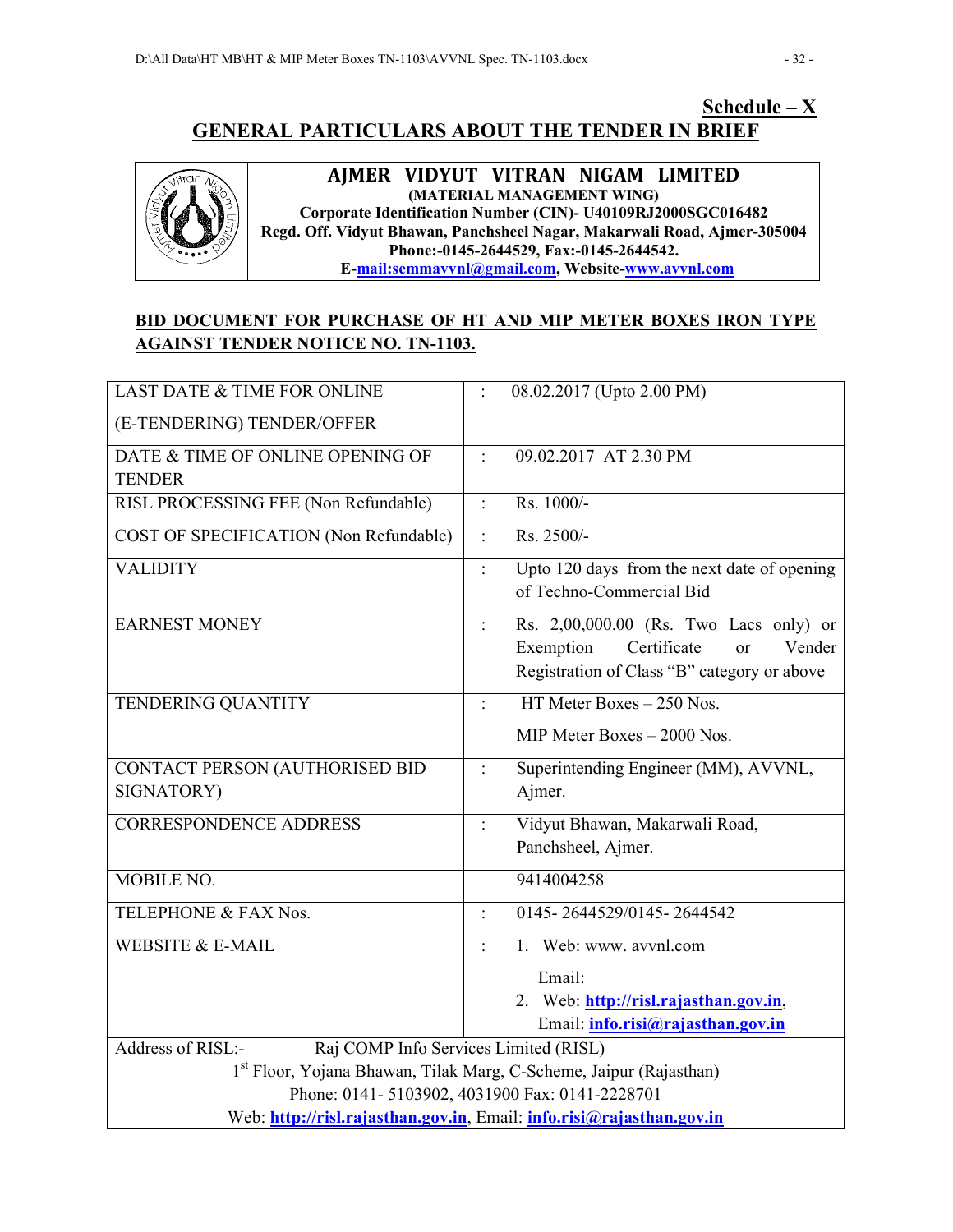**Note:- The bidder, in their own interest, are requested to read very carefully Section-I (Instruction to bidders), Section-II (General Condition of Contract) & Section-III (Technical Specification) before filling the bid. The Bid documents be downloaded from AVVNL website www.avvnl.com or www.http://eproc.rajasthan.gov.in and upload the tender on website of RISL www.http://eproc.rajasthan.gov.in No hard copy of the bidding documents will be provided to the bidders through this office. In case of any discrepancy found in bidding documents downloaded from the website and appended with the bid (as a bid document) and original copy of such document available in the office of Superintending Engineer (MM), Ajmer Discom, Ajmer then the copy available with Superintending Engineer (MM), Ajmer Discom, Ajmer will be considered as final document for all purpose.** 

 **The cost of Bid document as published in NIT shall be furnished along with EMD one day prior to opening of bid and scan copy be upload on website of RISL. The document shall be downloaded/ uploaded in the manner prescribed in bid document.** 

1. Furnishing of Proof of deposition of Cost of Bid Document, Earnest Money/exemption certificate as per Clause 1.03  $\&$  1.16 of Section-I (Instruction to Bidder) along with downloaded Bid Document is essential otherwise the "BID OFFER" will not be opened. However the bidders who get themselves registered with AVVNL as per Clause No. 1.5.3 of Section-II (General Condition of Contract) before submitting of bid documents against this bid enquiry for supply of quoted items under appropriate category are not required to furnish Earnest Money Deposit. They shall furnish the proof of such valid registration with their bid.

EMD, if required shall be furnished in accordance with Clause No. 1.03.1 of Section-I (Instruction to Bidders). The EMD (Rs 2.00 Lacs) and cost of Bid Document (Rs. 2500/-) shall be furnished in the form of Crossed Bank Draft / Bankers Cheque payable in the name of "Sr. A.O. (EA & Cash), AVVNL, AJMER", and the RISL PROCESSING FEE -Rs. 1000/- (NON REFUNDABLE) shall be payable to the M.D. RISL at Jaipur.

- 2. The Central and State Govt. undertakings are exempted from furnishing of Earnest money subject to furnishing of such certificate / documentary evidence in support of their being Govt. (Central/State) undertaking.
- 3. The bidder shall quote the Prices strictly in the manner prescribed in Clause No. 1.09 of Section-I (Instruction to Bidders) & Clause No. 1.33 of Section-II (General Conditions of Contract) in **Schedule-IV** otherwise their bid is liable for rejection. **The prices are FIRM.**
- **4. The bid offer shall be furnished in two parts & shall comply all provisions of Clause No. 1.02 Section-I (instruction to Bidders) and the Bid offer shall be furnished in the following manner:**
- i) **First envelope/ cover containing proof of deposition of cost of Bid documents & EMD as under** 
	- **First: a) Content proof document of tender fee Rs. 1000/- payable to RISL.**
	- **Second: b) Content proof document of tender specification fee (i.e. Rs. 2500/-) payable to Sr. Accounts officer (EA & Cash), AVVNL Ajmer.**
	- **Third: c) Content proof document of EMD of Rs. 2,00,000.00 (Rs. Two Lac only) or Exemption Certificate or Vender Registration of Class "B" category or above/A certificate of being a Rajasthan/ Central Govt. undertaking should be clearly written on the front cover on document.**
- ii) **Second envelope/cover for techno-commercial bid. Techno-Commercial Bid' should be clearly written on the front side of the cover.**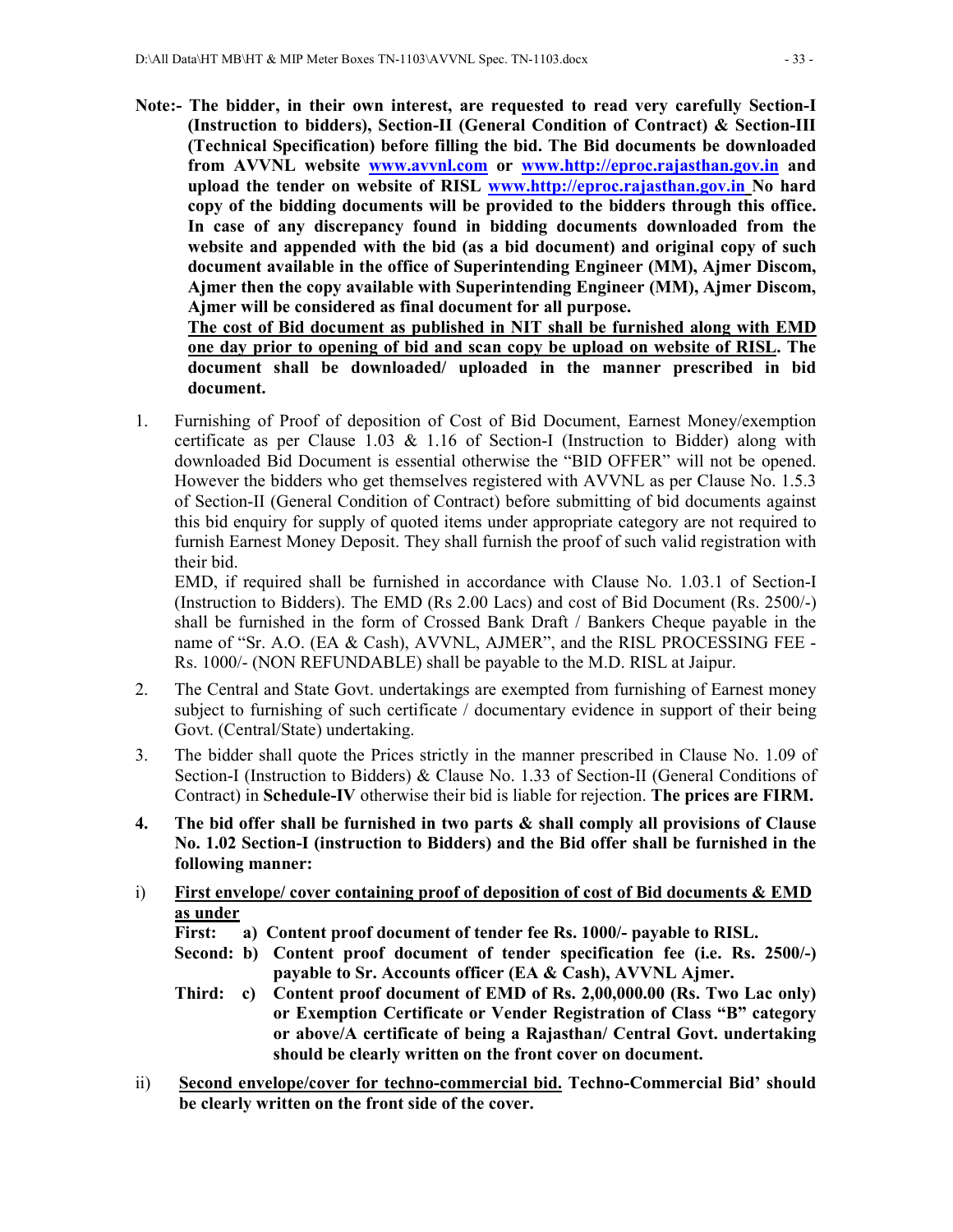### iii) **Third envelope/cover for price bid. Cover– III Price Bid' should be clearly furnished on prescribed format (schedule Fourth) the front side of the cover.**

*Note:- Envelope/ Cover III containing price bid will be kept unopened in the safe custody at the website RISL. It will be opened at a later date in respect of those bidders whose offers are found / adjudged technically and commercially acceptable. The date of opening of "Price Bid" shall be intimated to successful bidders in due course of time. In case of deviation from the stipulated clauses of bid specifications, price bid of the bidder will not be opened.* 

### iv) **The bidder shall ensure that bid is furnished/submitted strictly in the manner detailed in the Specification.**

- 5. The bids not accompanied with qualification requirement, technical requirement indicated in the specification and other requirement given here under will be considered as incomplete offer and sufficient grounds for offer to be passed over:
	- i) Capacity, capability and competency proofing documents.
	- a) Capacity/orders of similar and higher rating of tendered equipment booked as on date of biding with type and rating and construction details of equipment for which order received be indicated.
	- b) Copy of purchase orders of Erstwhile RSEB/SEB`S/Electric Utilities/Govt. Departments/

Discoms for similar or higher rating equipment latest executed.

- ii) Year wise past experience for last 5 years of similar or higher rating of tendered equipment.
- iii) The details of testing facilities available at the works and copies of latest type test certificates, carried out on similar ITEM.
- iv) Quality assurance plan.
- v) Complete guaranteed technical particulars, out lines and general arrangement drawings along with Bill of Material.
- 6. Bids without Section-I, II, III & Schedules (I to X) shall be rejected.
- 7. AVVNL has the right to reject any offer on the basis of track record of poor performance in execution of Previous order/ equipment supplied/after sales service while evaluating the Techno-Commercial bid.
- 8. AVVNL reserves the right to accept minor deviations in standard terms and also in technical and constructional features as specified in the technical specification **(Section-III).**
- 9. Deviation of any kind shall not be quoted in price bid, if found quoted, the same shall be ignored.
- 10. The following facilities are to be provided by the supplier at his own cost to the inspecting officer of AVVNL.
- A) Suitable accommodation.
- i) Local conveyance between arrival point, place of stay, works and departure point.
- ii) The supplier shall assist in arranging return ticket and reservation on the request of the inspecting officer for which the payment shall be made by the inspecting officer. In case of joint inspection, single or shared double room accommodation shall be provided.
- **Note:-** If any difficulty arises, in down loading/ unloading of tender you may contact in the RISL, Jaipur Rajasthan (Contact no. 0141- 5103902, 4031900) or AVVNL at contact no. 9413391452/ 9413391481.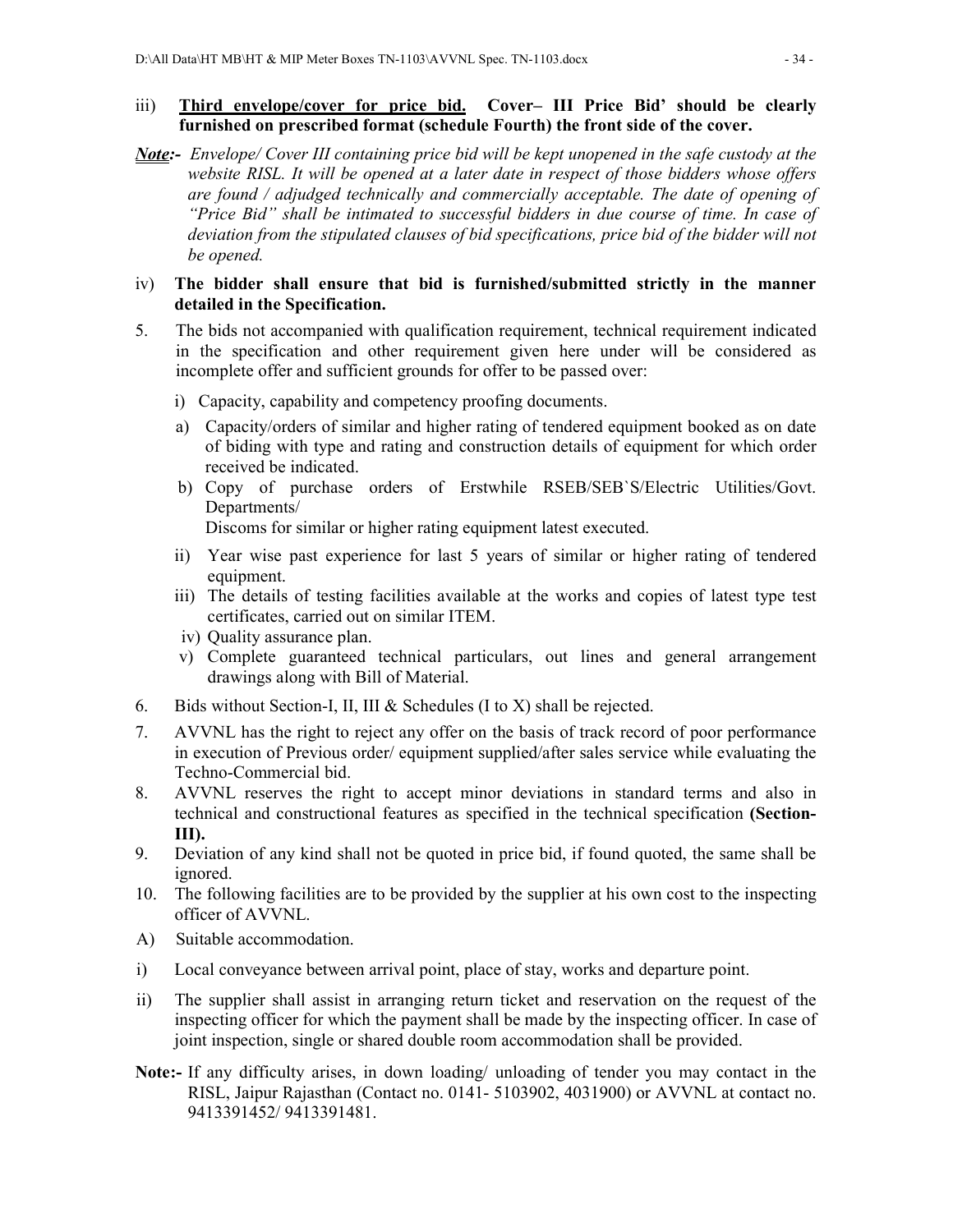#### **ANNEXURE – II**

## **BANK GUARANTEE IN LIEU OF FURNISHING OF TYPE TEST CERTIFICATE (On Non – Judicial stamp paper of Govt. of Rajasthan as per applicable value)**

**To,** 

**The Superintending Engineer (MM), Ajmer Vidyut Vitran Nigam Limited, Vidyut Bhawan, Makarwali Road, Panchsheel, Ajmer.** 

#### **Dear Sir(s),**

 Whereas AVVNL, Ajmer (hereinafter called the purchaser) has issued a tender enquiry under **TN-1103** for procurement of \_\_\_\_\_\_\_\_\_\_\_\_\_\_\_\_ (name of materials).

Whereas M/s. \_\_\_\_\_\_\_\_\_\_\_\_\_\_\_\_\_\_\_\_\_\_\_\_\_\_(hereinafter called the bidder) has furnished a bid for supply of \_\_\_\_\_\_\_\_\_\_\_\_\_\_\_\_\_\_\_\_\_ to the Superintending Engineer (MM), AVVNL, Ajmer or his nominated officer (s).

 Whereas in accordance with the provisions of the specification of the aforesaid **TN – 1103**, the bidder can deposit a bank guarantee in lieu of the requirement of furnishing the type test certificate.

 Whereas M/s. \_\_\_\_\_\_\_\_\_\_\_\_\_\_\_\_\_\_\_\_\_\_\_\_ (The Bidder) have requested us (name of the Bank) to furnish the bank guarantee, in lieu of the type test certificate, for an amount equivalent to Rs.  $\qquad \qquad$  (in words also) only.

Under this Bank Guarantee, we \_\_\_\_\_\_\_\_\_\_\_\_\_\_\_\_\_\_\_\_ (Name of the Bank) hereby undertake unconditionally and irrevocably to guarantee as primary obligator and not as Surety merely, the payment to the purchaser on his first demand whatsoever without right of objection on our part and without his first claim to the bidder, in the amount not exceeding \_\_\_\_\_\_\_\_\_\_\_\_\_\_\_\_ (amount of guarantee in figures and words).

 Payment in pursuant to this undertaking will be demanded by the purchaser from the Bank and will be met by the Bank without question in the case in which the bidder, on receipt of the order and / or after the acceptance of this tender, makes default in furnishing the required type test certificates. As to whether the occasion or ground has arisen for such demand the decision of the Superintending Engineer (MM), AVVNL, Ajmer shall be final.

The liability of the Bank shall not at any time exceed Rs. (Rupees\_\_\_\_\_\_\_\_\_\_\_\_\_\_\_\_\_\_\_\_\_\_\_\_\_\_\_\_\_\_\_\_\_\_\_\_\_\_\_ ).

 The undertaking will be determined on but will not withstanding such determination, continue to be in force till the expiry of 3 months from that date.

 No indulgence or grant of time by the purchaser to the bidder without the acknowledgement of the Bank will discharge the liabilities of the Bank under this guarantee.